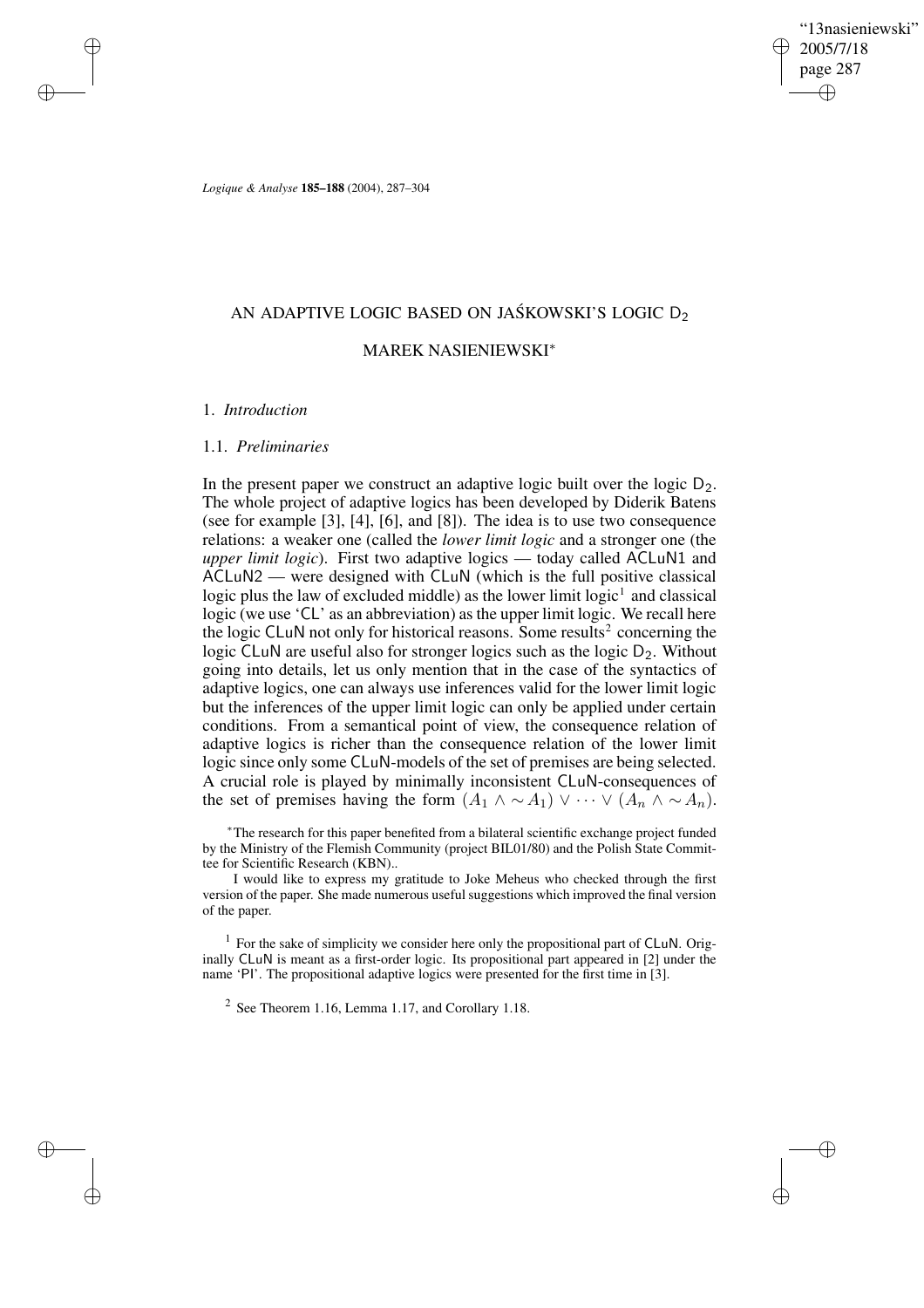✐

### 288 MAREK NASIENIEWSKI

That a formula of this form is *minimally* inconsistent means here that no formula of the form  $(A_{i_1} \wedge \sim A_{i_1}) \vee \cdots \vee (A_{i_m} \wedge \sim A_{i_m})$ , where  $1 \leq$  $m < n$ , is a CLuN-consequence of the set of premises. In the case of the logic ACLuN1 only CLuN-models of a given set of premises are allowed which validate only inconsistencies of the form  $(B \land \sim B)$  which appear as disjuncts of some minimally inconsistent CLuN-consequences. In the case of the logic ACLuN2 only CLuN-models of a given set of premises are allowed, for which there is no CLuN-model of the given set of premises which, in a set-theoretical sense, validates fewer inconsistencies.<sup>3</sup>

An adaptive logic built in Jaskowski's way has been already developed by Joke Meheus [18]. In the present paper we will use the same idea. However, we use the discussive interpretation of the connectives.

The main feature of the present adaptive logic is that it is formulated with the help of a modal language. That is why we use some basic notions and results from the field of modal logic<sup>4</sup>. To express this adaptive logic we use two consequence relations: the weaker one based on the logic S5 and the stronger one based on the logic Triv. The use of the modal language is connected with the fact that  $D_2$ , which is the lower limit logic of the adaptive logic under consideration, was originally expressed with the help of the modal logic S5 understood as a logic in the standard sense — i.e. as a certain set of formulas<sup>5</sup>. We consider here the consequence relation for the logic D<sub>2</sub>. We recall some results<sup>6</sup> showing that while working with the so-called M-counterpart of the logic S5 it is enough to use some weaker modal logic called  $S5<sub>M</sub><sup>7</sup>$ . Moreover Definition 1.8, case 1 together with Corollary 1.10 prove that in order to work with our consequence relation, which is defined with the help of S5, it is enough to work with the above mentioned weaker modal logic. Similar remarks concern the M-counterpart of the logic  $\text{Triv}^8$ .

 $3$  For the exhaustive presentation of ACLuN1 and ACLuN2 see for example [6] or [8].

 $5$  See [13].

✐

✐

✐

<sup>&</sup>lt;sup>4</sup> Some standard notions such as a normal logic, a frame, the logic 55, the logic Triv, S5-frame, a valuation, truth in a given world, truth in a model, truth in a frame etc. can be found in the Appendix of [19].

<sup>6</sup> See Theorems 1.6 and 1.7 case 1.

<sup>7</sup> See Definition 1.5.

<sup>&</sup>lt;sup>8</sup> See Definition 1.8 case 2, Theorem 1.11, Lemma 1.14, and Corollary 1.15.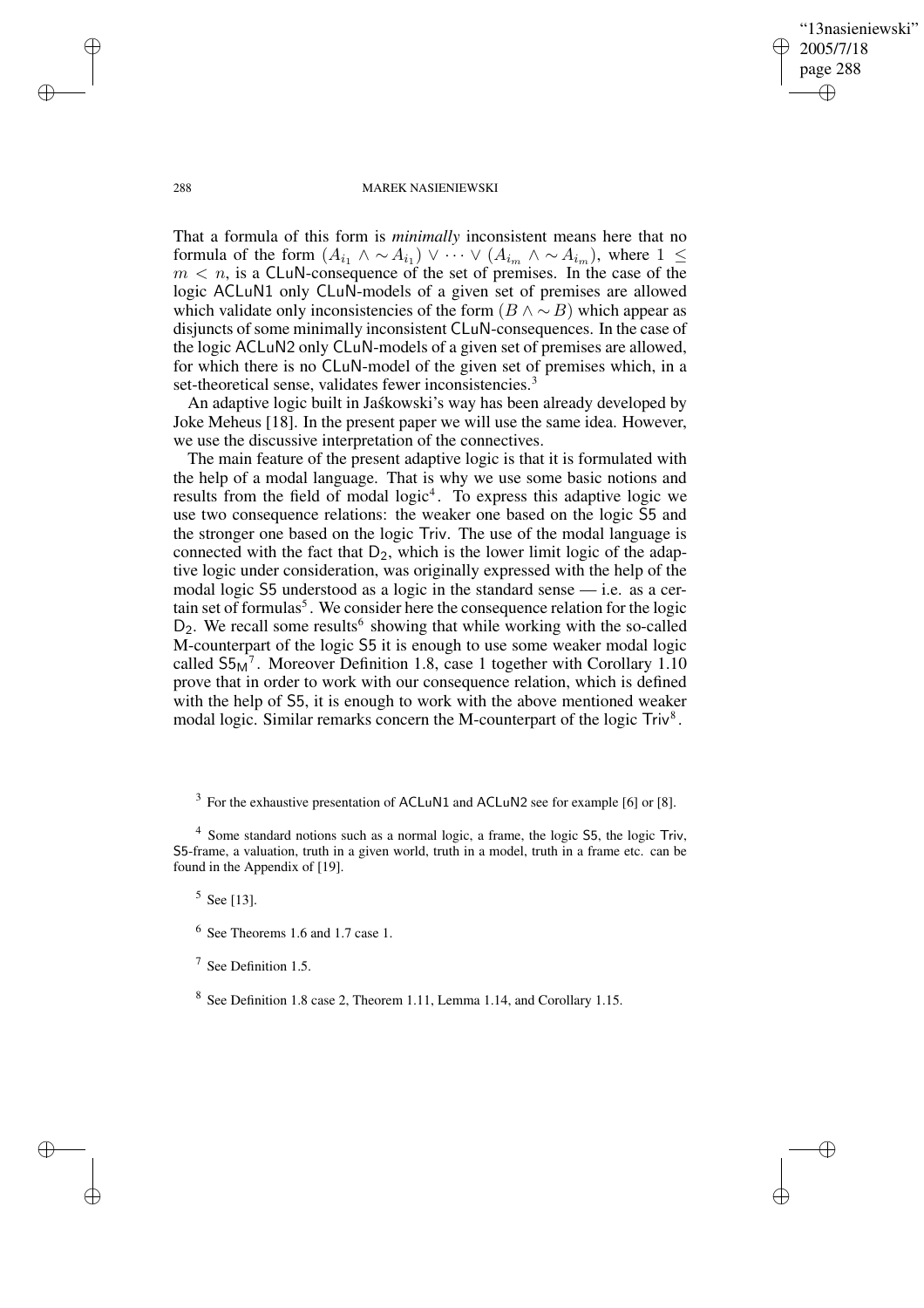AN ADAPTIVE LOGIC BASED ON JAŚKOWSKI'S LOGIC  $D_2$  289

Using Theorem 1.19 we can express meta-rules of inference for the adaptive logic based on  $D_2$ . As it was said, for this purpose we will use the Mcounterpart of S5. We apply Perzanowski's idea of treating inconsistencies as contingent formulas<sup>9</sup>. Let us consider a situation in which we have among our premises some inconsistent formulas. Of course, using classical logic we obtain the set of all formulas as a consequence of such an inconsistent set. To avoid this effect we can treat classical formulas as modal formulas using Jaskowski's transformation: before each premise we will put ' $\Diamond$ ', while each of the functors  $\rightarrow$ ,  $\land$ , and  $\leftrightarrow$  will be treated as a discussive one<sup>10</sup>. In our considerations transformations valid for S5 are generally allowed. The procedure sketched above uses a kind of natural deduction for modal logics. Of course, at the end we will have to come back to the language without modalities. We will use — which is a standard property of adaptive logics some conditional rules. Only in a limited way we can use transformations valid for the logic Triv. If, on the basis of the premises, some minimally contingent formula of the form  $(\lozenge A_1 \wedge \lozenge \sim A_1) \vee \cdots \vee (\lozenge A_n \wedge \lozenge \sim A_n)$ (where  $A_1 \ldots A_n$  are propositional variables<sup>11</sup>) is S5-provable, then in the proof one cannot use Triv transformations, which apply non-trivially the assumption  $\Diamond A_i \rightarrow \Box A_i$  for any  $1 \leq i \leq n$ .

A model of the logic CLuN has to fulfill — as far as the negation is concerned — the principle which says that for any two formulas, such that one is the negation of the other, at least one of them is true. Therefore, there are CLuN-models in which the negation of each CL-tautology is true. Thus, if among the premises there is a formula being the negation of some classical tautology then using an adaptive logic, which of course is not weaker than the lower limit logic, saves all premises as consequences and will not eliminate this feature of the logic CLuN. On the other hand in the case of the logic  $D_2$ , at least in some cases, the situation in which the negation of a CL-tautology is true, is not possible. If, for example, among the premises there is the negation of the law of excluded middle, then deductions from such premises lead to 'explosion', exactly as it is in the case of classical logic. It seems that this feature of  $D_2$  is acceptable: if someone treats the negation of the law of excluded middle as a premise, then he should obtain triviality. Although it

<sup>9</sup> See [22].

✐

✐

✐

✐

 $11$  Following J. Meheus, we have to impose a restriction on minimally contingent consequences since for example  $\{A, \sim A, B\} \vdash_{\mathsf{D}_2} (B \land \sim B) \lor ((\sim A \lor \sim B) \land \sim (\sim A \lor \sim B)),$ but this means that any assumption in the presence of inconsistent premises forms an inconsistent disjunct ' $(B \wedge \sim B)$ ' of a minimally contingent consequence. We will use Meheus idea to limit ourselves to primitive formulas.

"13nasieniewski"

2005/7/18 page 289

✐

✐

✐

<sup>10</sup> See Definition 1.9.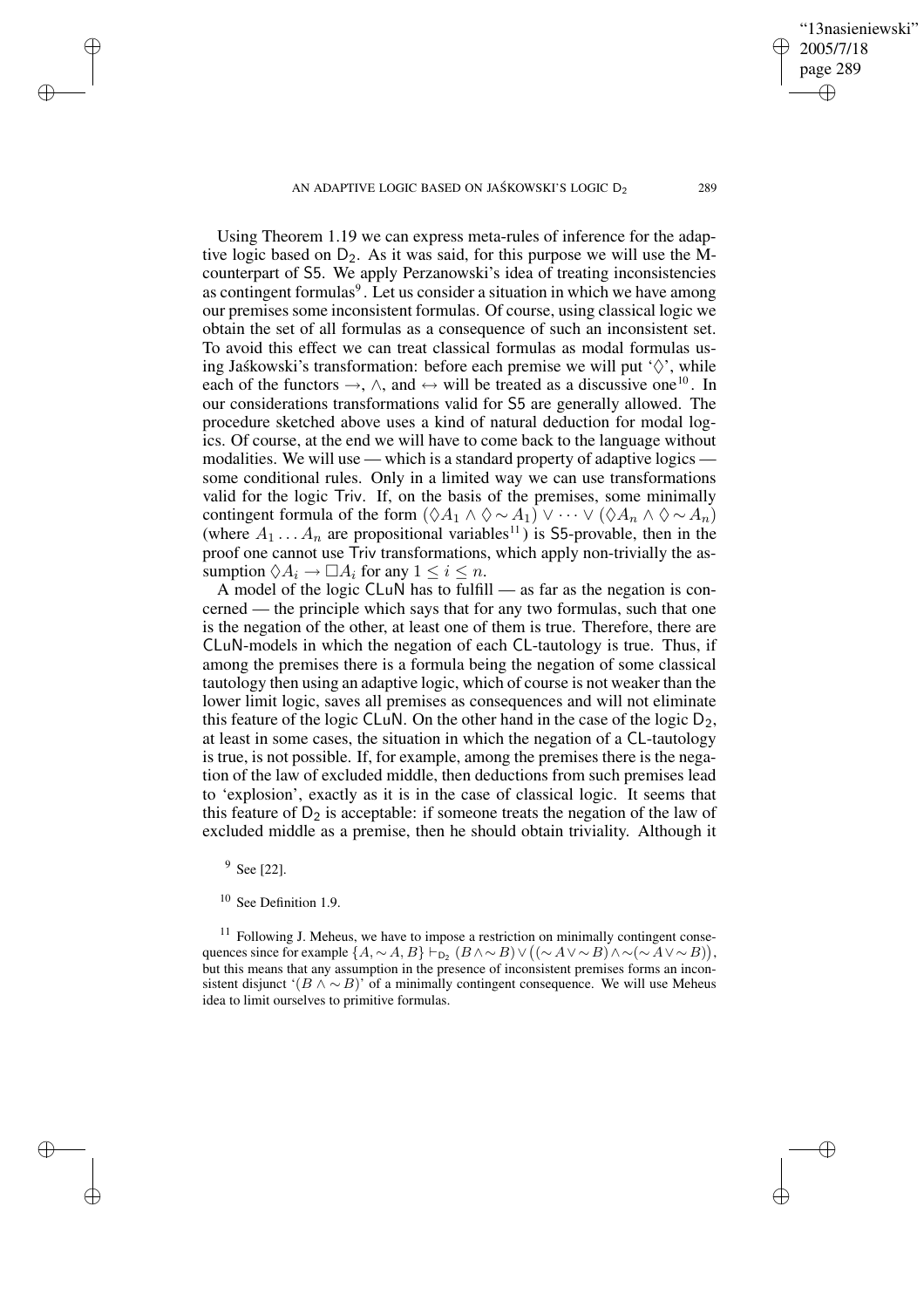✐

#### 290 MAREK NASIENIEWSKI

is possible to indicate examples of inconsistent formulas from which follow, on the basis of Jaskowski's logic, other inconsistent formulas<sup>12</sup>, one can talk about minimally inconsistent formulas being a consequence of a given set of premises.

### 1.2. *Some basic notions and results*

Let us recall the notion of S5-consequence and S5-provability:

*Definition 1.1*:  $X \models_{\mathsf{SS}} A$  iff for each S5-model  $\langle W, R, v \rangle$ : if  $w \models_v X$ , then  $w \models_{v} A$ .

*Definition 1.2*:  $X \vdash_{\mathsf{S5}} A$  iff there is a finite sequence of formulas  $C_1, \ldots, C_n$ , where  $C_n = A$  and for every  $1 \leq i \leq n$  either  $C_i \in X$ , or  $C_i$  is a theorem of the logic S5, or arises by the Modus Ponens rule (MP).

We have standard:

*Theorem 1.3*:  $X \models_{\mathsf{S5}} A$  *iff*  $X \models_{\mathsf{S5}} A$ *.* 

We will use an analogous definition for Triv-provability:

*Definition 1.4*:  $X \vdash_{\text{Triv}} A$  iff there is a finite sequence of formulas  $C_1, \ldots,$  $C_n$  where  $C_n = A$  and for each  $1 \leq i \leq n$  either  $C_i \in X$ , or  $C_i$  is a theorem of the logic Triv, or arises by Gödel's rule (GR)<sup>13</sup> or (MP).

We will use the following modal logic:

*Definition* 1.5: (Perzanowski, [21])  $55<sub>M</sub>$  is the smallest normal logic containing:

$$
\Box A \to \Diamond A \tag{D}
$$

 $\Diamond \Box (\Diamond \Box A \rightarrow \Box A)$  (M5)

$$
\Diamond \Box (\Box A \to A) \tag{MT}
$$

<sup>12</sup> The same is true for the logic CLuN:  $(p \wedge \sim p) \wedge \sim (p \wedge \sim p) \vdash_{\text{CLuN}} p \wedge \sim p$ .

 $13$  Of course the rule (GR) can be skipped here.

✐

✐

✐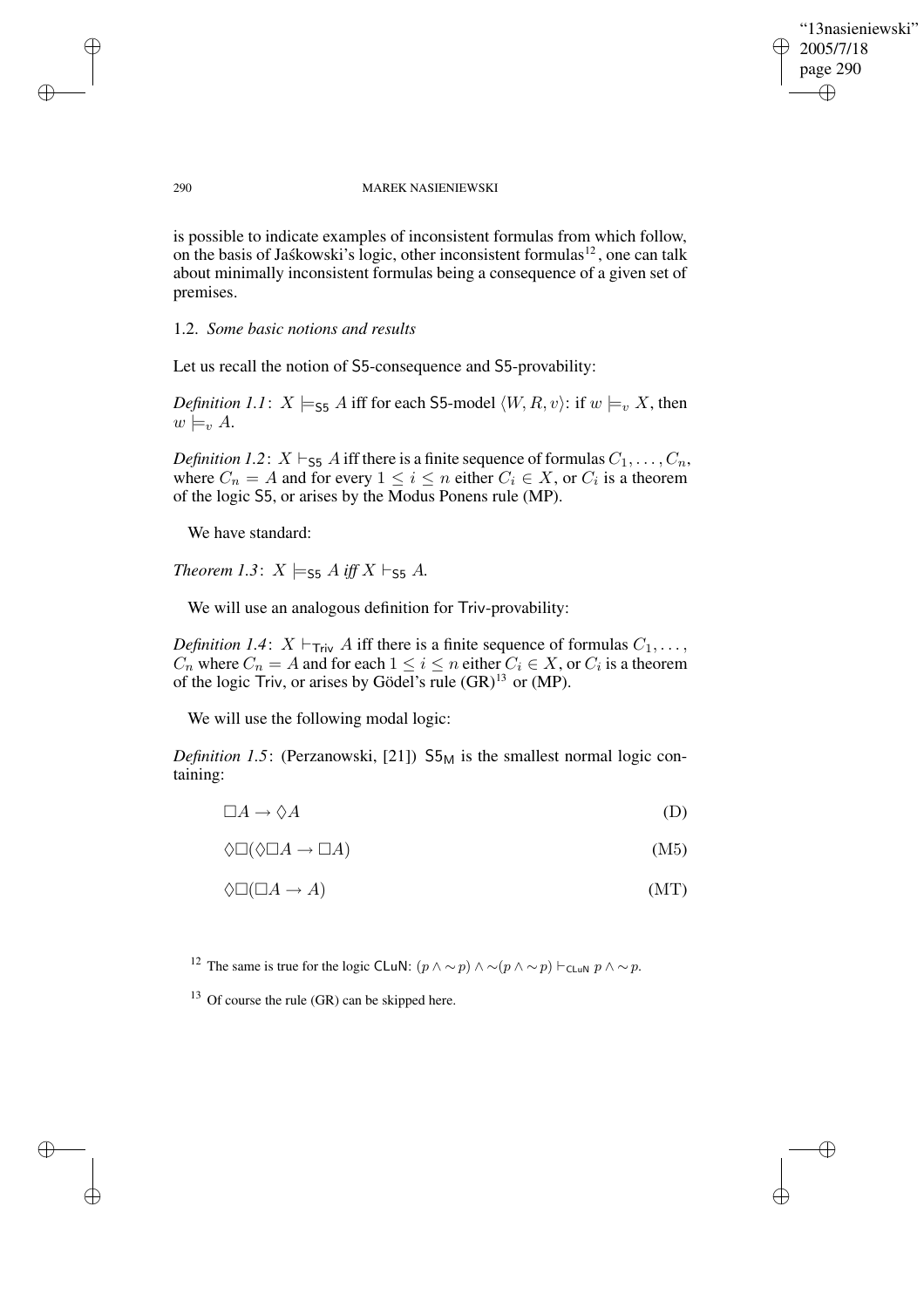✐

closed under the following rule

✐

✐

✐

✐

$$
\frac{\Diamond \Diamond A}{\Diamond A} \tag{RT*}
$$

We will need the following axioms:

$$
\Box \Diamond \Diamond A \to \Diamond A \tag{T}^*
$$

$$
\Box \Diamond A \to \Diamond A \tag{D}^*
$$

$$
\Box \Diamond A \to \Diamond \Box A^{14} \tag{K1}
$$

For any modal logic  $P$ , and a set of modal formulas  $X$ , by  $P[X]$  we mean the smallest normal logic containing the logic *P* and including all formulas from X. If  $X = \{A_1, \ldots, A_n\}$  we will write  $P[A_1 \ldots A_n]$ .

Let  $For^M$  denote the set of all modal propositional formulas and For denote the set of all classical propositional formulas. We have:

*Theorem 1.6*: (Dziobiak, [9])  $S5_M = K[D^*T^*]$ 

Let  $M(P) := \{ A \in \text{For}^M : \Diamond A \in P \}.$  The set of formulas  $M(P)$  we call the M-counterpart of the logic *P*.

In [21] it was shown that

*Theorem 1.7*: (Perzanowski, [21]) *(1)* M(S5) = M(S5<sub>M</sub>). *(2)*  $M(S4[K1]) =$  Triv.

As an analogue to the notion of M-counterpart of the logic S5 we can define the following consequence relations:

*Definition 1.8*: (1) 
$$
X \vdash_{\Diamond S5} A
$$
 iff  $\{\Diamond B : B \in X\} \vdash_{\mathsf{S5}} \Diamond A$ .  
(2)  $X \vdash_{\Diamond \mathsf{Triv}} A$  iff  $\{\Diamond B : B \in X\} \vdash_{\mathsf{Triv}} \Diamond A$ .

Let us recall

 $14$  The McKinsey-Sobociński axiom is denoted in [15] as 'M'. In [23], Sobociński by *K1* denotes a formula  $\square(\square \lozenge p \wedge \square \lozenge q \rightarrow \lozenge (p \wedge q))$ . He proves that this formula is equivalent on the basis of S4, to the formula  $\Box(\Box \Diamond p \rightarrow \Diamond \Box p)$  giving another axiomatisation of McKinsey's system S4.1, which he himself calls K1.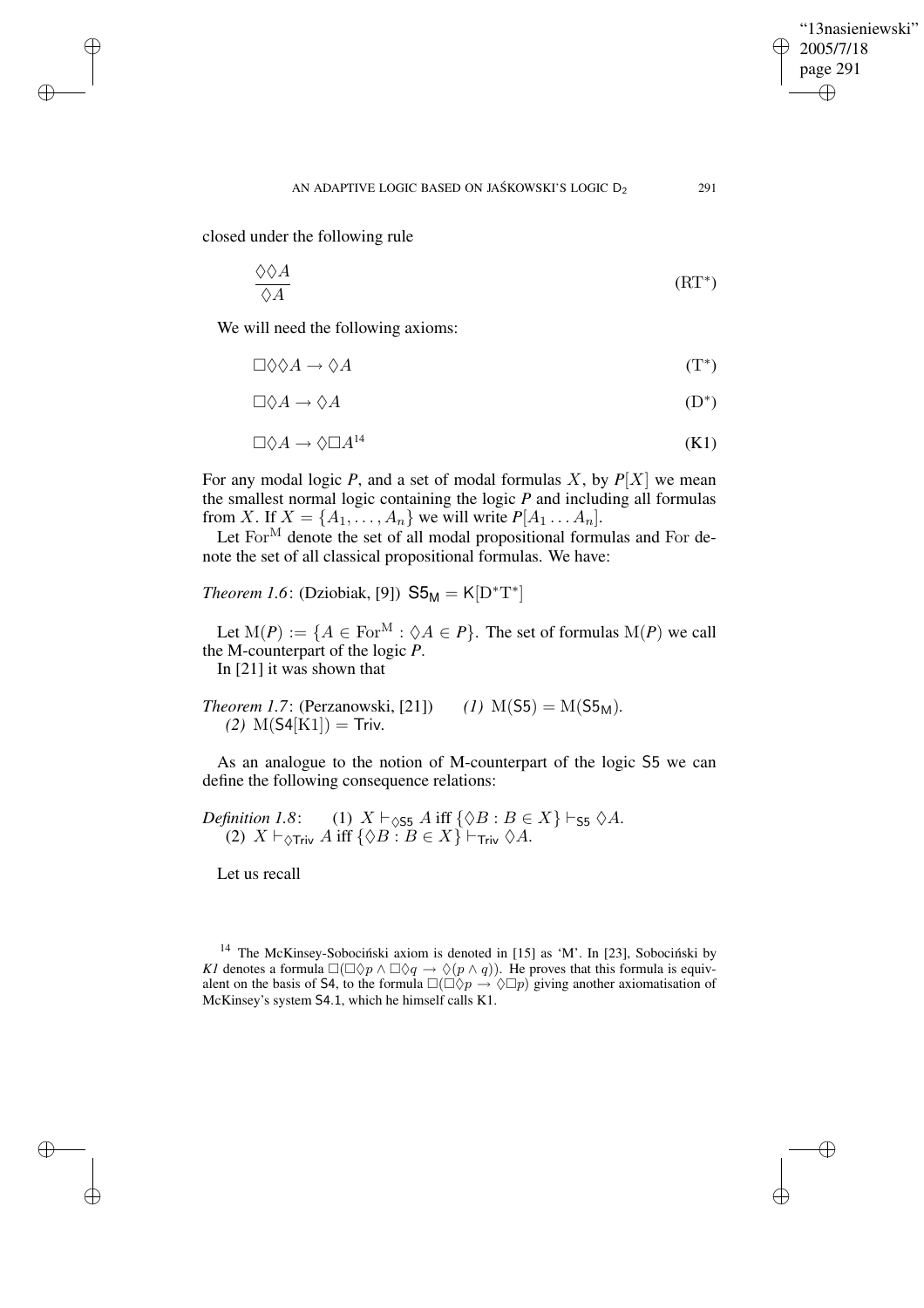✐

### 292 MAREK NASIENIEWSKI

*Definition* 1.9: By *Jaskowski's transformation* we mean the function  $-$ <sup>d</sup>: For  $\longrightarrow$  For<sup>M</sup> from the set of all propositional formulas into the set of all modal propositional formulas, defined by induction for any  $A \in$  For:

- (1) If A is a propositional variable, then  $A^d = A$
- (2) (a) if A is of the form  $B \vee C$ , then  $A^d = B^d \vee C^d$ 
	- (b) if A is of the form  $B \wedge C$ , then  $A^d = B^d \wedge \lozenge C^d$
	- (c) if A is of the form  $B \to C$ , then  $A^d = \Diamond B^d \to C^d$
	- (d) if A is of the form  $B \leftrightarrow C$ , then  $A^d = (\Diamond B^d \rightarrow C^d) \land$  $\Diamond (\Diamond C^{\mathrm{d}} \to B^{\mathrm{d}})$
	- (e) if A is of the form  $\sim$  B, then  $A^d = \sim (B^d)$ .

It is easy to see that:

*Corollary 1.10*:  $\vdash_{\mathsf{S5}_\mathsf{M}} \Diamond (\dots ((A_1 \land A_2) \land A_3) \land \dots \land A_n) \to A)^d$  *iff* { $A_1^d$ , ...,  $A_n^{\mathrm{d}}$   $\vdash$   $\Diamond$ s5  $A^{\mathrm{d}}$ .

*Proof.* Assume that  $\vdash_{\mathsf{S5}_M} \Diamond (\dots ((A_1 \land A_2) \land A_3) \land \dots \land A_n) \to A)^d$ . By Theorem 1.7 it is equivalent to the fact that  $\vdash_{\mathsf{S5}} \Diamond (\dots ((A_1 \land A_2) \land A_3) \land \dots)$  $\cdots \wedge A_n) \to A$ <sup>d</sup>. By the definition of the operation  $-$ <sup>d</sup> using the laws of S5 we see that the last statement holds iff  $\vdash_{55} (\ldots ((\Diamond A_1^d \land \Diamond A_2^d) \land \Diamond A_3^d) \land \cdots \land$  $\Diamond A_n^d$   $\to \Diamond A^d$  but by Definitions 1.2 and 1.8, and the Deduction Theorem this holds iff  $\{A_1^{\rm d},\ldots,A_n^{\rm d}\} \vdash_{\Diamond$ S5  $A^{\rm d}$ . — Первый процесс в серверності процесс в серверності процесс в серверності процесс в серверності процесс в с<br>Первої в серверності процесс в серверності процесс в серверності процесс в серверності процесс в серверності

The above remark shows that our considerations presented in section 2 can be expressed with the help of logic  $S5<sub>M</sub>$ .

We also have:

*Theorem* 1.11: *The logic*  $S5<sub>M</sub>[K1]$  *is the smallest normal modal logic P, for which*  $Triv = M(P)$ .

*Proof.* Consider a normal modal logic *P*, such that  $Triv = M(P)$ . We easily see that  $S5_M[K1] \subseteq P$ . Indeed, let us notice that  $(T^*)$ ,  $(D^*)$  and  $(K1)$  are theorems of *P*. On the basis of the logic K these formulas are equivalent respectively to:  $\Diamond(\Diamond \Diamond A \to A), \Diamond(\Diamond A \to A)$  and  $\Diamond(\Diamond A \to \Box A)$ . Of course  $\Diamond \Diamond A \rightarrow A, \Diamond A \rightarrow A, \Diamond A \rightarrow \Box A \in$  Triv. Thus, since Triv = M(P), we have that  $(T^*)$ ,  $(D^*)$  and  $(K1)$  are theorems of *P*, but this means that  $S5_M[K1] \subseteq P$ .

Now we prove that  $Triv = M(S5<sub>M</sub>[K1])$ . In this way the postulated minimality will be proved.

First, we show that Triv  $\subseteq M(S5_M[K1])$ . Let  $A \in Triv$ . Assume that  $\{\Diamond A_i\}_{1\leq i\leq n}\cup {\Box B_j\}_{1\leq j\leq m}$  is the set of all subformulas of the formula A, whose main functors are respectively ' $\diamondsuit$ ' and ' $\square$ '. Let A' be a formula

✐

✐

✐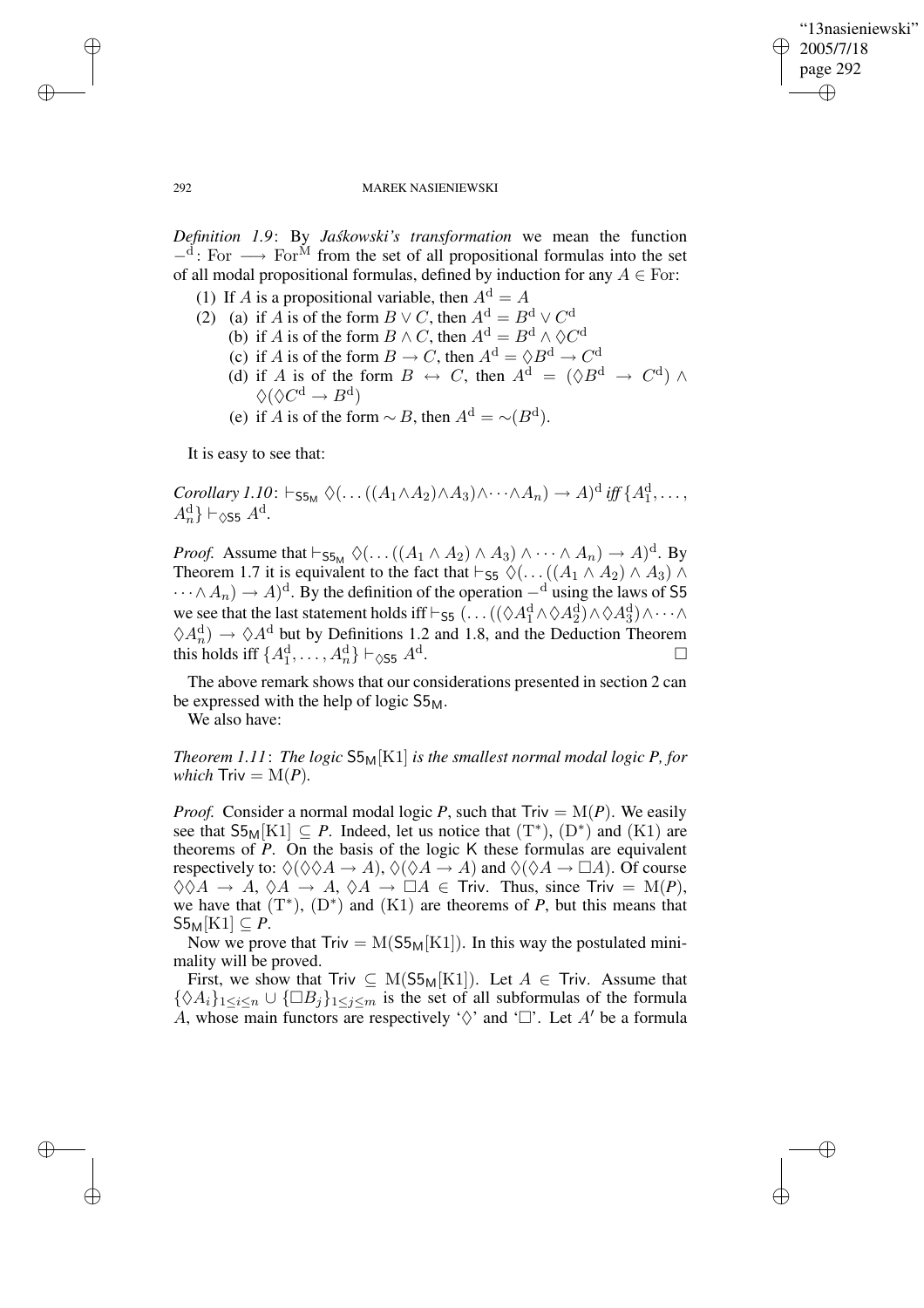arising by elimination of all modal functors from  $A$ . By a standard characterization of the logic Triv we have that  $A' \in CL$ . It is easy to see that  $\vdash_{S5M[K1]} \Box B \to \Diamond \Box B$  by  $(D^*)$ . On the other hand *via* the monotonicity rule and the axiom (D):  $\vdash_{S5_M[K1]} \Box B \to \Diamond B$  we see that  $\vdash_{S5_M[K1]} \Diamond \Box B \to$  $\Diamond \Diamond B$ , thus by transitivity of implication we have:  $\vdash_{\mathsf{S5}_M[K1]} \Box B \rightarrow \Diamond \Diamond B$ . The last statement is equivalent to:  $\vdash_{\mathsf{S5}_M[K1]} \Diamond (B \to \Diamond B)$ . While by the axiom  $(D^*)$ :  $\vdash_{\mathsf{S5}_M[K1]} \Diamond (\Diamond B \to B)$ , with the help of the following rule

$$
\begin{array}{ccc}\n\text{(}\sharp) & \frac{\Diamond B_1, \dots, \Diamond B_k}{\Diamond (B_1 \land \dots \land B_k)}\n\end{array}
$$

✐

✐

✐

✐

which is admissible for  $55M[K1]^{15}$  we have:  $\vdash_{55M[K1]} \Diamond (B \leftrightarrow \Diamond B)$ . Analogously we prove that  $\vdash_{S5M[K1]} \Diamond (B \leftrightarrow \Box B)$ . Applying the rule (#) for formulas  $\Diamond (A_i \leftrightarrow \Diamond A_i), 1 \leq i \leq n; \Diamond (B_j \leftrightarrow \Box B_j), 1 \leq j \leq m$  and  $\Diamond A'$  we obtain  $\vdash_{\mathsf{S5}_M[K1]} \Diamond ((A_1 \leftrightarrow \Diamond A_1) \land \cdots \land (A_n \leftrightarrow \Diamond A_n) \land (B_1 \leftrightarrow \Diamond A_n))$  $\Box B_1$ )  $\wedge \cdots \wedge (B_m \leftrightarrow \Box B_m) \wedge A'$ . By extensionality we deduce that:  $\vdash_{\mathsf{S5M}[K1]} \Diamond A$ . This proves that Triv  $\subseteq M(\mathsf{S5M}[K1]).$ 

In [20] it was shown that  $S5_M[K1] \subsetneq K4M^{16}$ . Of course  $K4M \subseteq S4[K1]$ . Therefore  $M(S5_M[K1]) \subseteq M(S4[K1])$  and by Theorem 1.7 we have that  $M(S4[K1]) =$  Triv. Thus,  $M(S5_M[K1]) \subseteq$  Triv.

Let for any set X of propositional formulas  $J(X) = K[\{\Diamond A^d : A \in X\}].$ We have

*Theorem* 1.12: ([19])  $S5_M = J(CLuN)$ .

*Corollary 1.13*: ([20])  $55<sub>M</sub>[K1] = J(CL)$ *.* 

Corollary 1.13 expresses the fact that logic  $55<sub>M</sub>[K1]$  is the minimal normal modal logic which defines the classical logic in the discussive way:

*Lemma 1.14*: *The set* K *of all classical propositional formulas, arising from modal formulas* A *by replacement in* A *of all appearances of subformulas of* the form  $\Diamond C \to D$ ,  $C \land \Diamond D$ , and  $(\Diamond C \to D) \land \Diamond (\Diamond D \to C)$  by formulas *of the form*  $C \rightarrow D$ ,  $C \wedge D$ , and  $C \leftrightarrow D$  *respectively, such that*  $\Diamond A \in$ 

<sup>15</sup> This rule follows from Theorem  $(\star)$ :  $\vdash_{\mathsf{S5}_M[K1]} \Box(\Box \Diamond B \land \Box \Diamond C) \rightarrow \Diamond (B \land C)$  proved in the proof of the theorem 6 in [20].

<sup>16</sup> K4M is the smallest normal logic containing axiom (4) and (K1).

*"13nasieniewski"*

*2005/7/18 page 293*

✐

✐

✐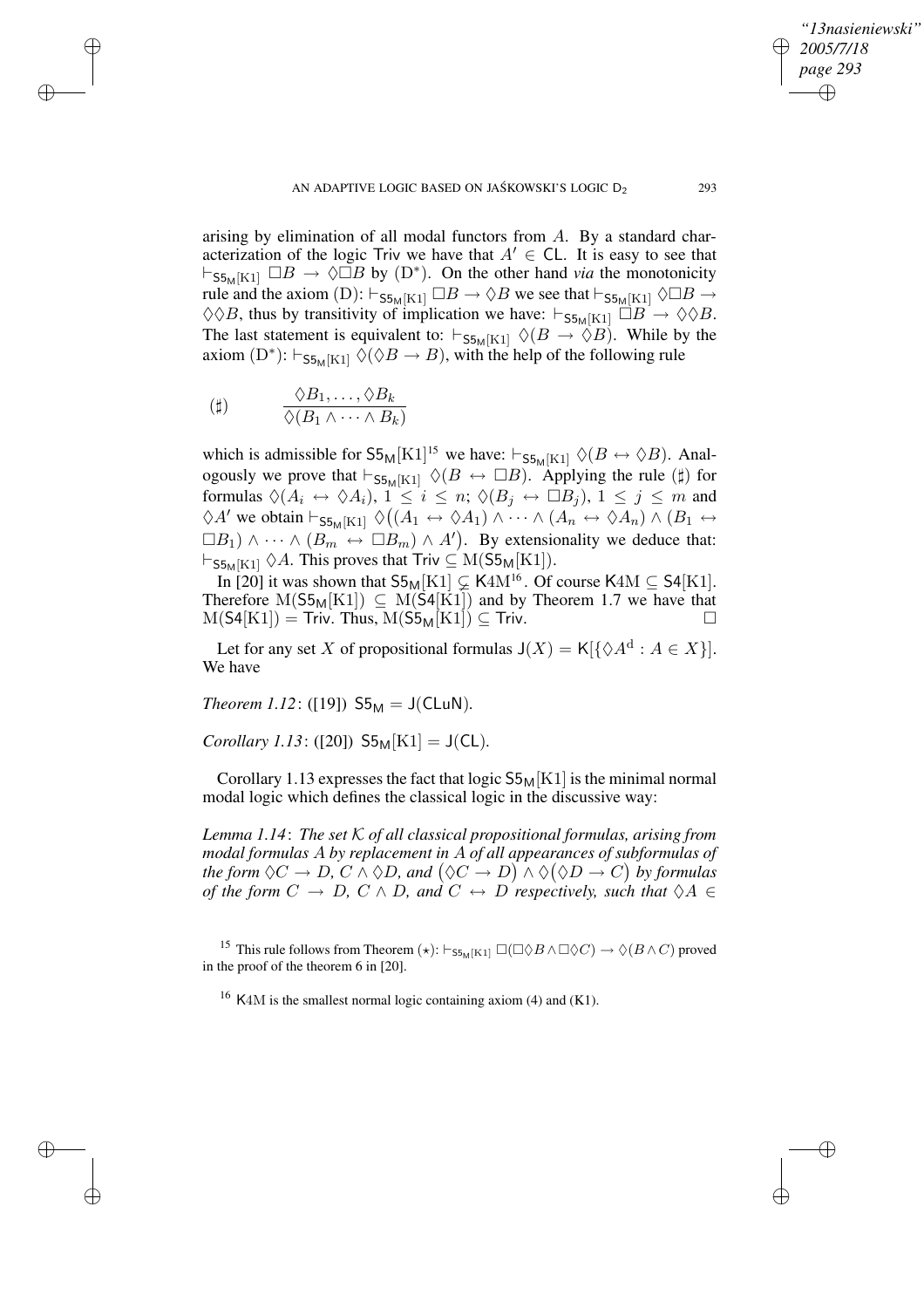✐

#### 294 MAREK NASIENIEWSKI

 $\mathsf{S5}_\mathsf{M}[\text{K1}]$ , *forms the classical logic, i.e. for any*  $B \in \text{For: } \vdash_{\mathsf{S5}_\mathsf{M}[\text{K1}]}\Diamond B^\text{d}$  *iff*  $\vdash_{\mathsf{CL}} B$ .

*Proof.* By Corollary 1.13 we see that  $K$  includes every theorem of CL.

If a given  $B \in$  For is not a theorem of CL, then there is no modal formula arising from B by addition of some ' $\Diamond$ ', which would be a theorem of Triv, so by Theorem 1.11 in particular  $B^d \notin$  Triv i.e.  $\Diamond B^d \notin$  S5<sub>M</sub>[K1].  $\Box$ 

The following corollary is an analogue of Corollary 1.10. We omit the obvious proof.

*Corollary* 1.15:  $\vdash_{\mathsf{S5M[K1]}} \Diamond (\dots ((A_1 \land A_2) \land A_3) \land \dots \land A_n) \to A)^d$  iff  ${A_1^d, \ldots, A_n^d} \vdash_{\Diamond \mathsf{Triv}} A^d.$ 

Let us recall

*Theorem 1.16*: (Batens, [3]) *If*  $\vdash$ <sub>CL</sub> A, *then*  $\vdash$ <sub>CLuN</sub>  $(C_1 \land \sim C_1) \lor \cdots \lor (C_n \land C_n)$ ∼ Cn) ∨ A*, where* {∼ C1, . . . , ∼ Cn} *is the set of all negative subformulas of formula* A*.*

This theorem easily entails the following:

*Lemma* 1.17: Let *L* be any propositional logic such that  $CLM \subseteq L \subseteq CL$ . *We have:*  $\vdash_{\mathsf{CL}} A$  *iff*  $\vdash_L (A_1 \land \sim A_1) \lor \cdots \lor (A_n \land \sim A_n) \lor A$ *, where*  $\sim A_1$ *,*  $A_n$   $(n \geq 0)$  *are all negative subformulas of the formula A.* 

*Proof.* ( $\Rightarrow$ ). We assume that  $\vdash_{CL} A$ . By Theorem 1.16 we have  $\vdash_{CLuN}$  $(A_1 \wedge \sim A_1) \vee \cdots \vee (A_n \wedge \sim A_n) \vee A$ . By the assumption we have CLuN ⊆ *L*, therefore  $\vdash_L (A_1 \land \sim A_1) \lor \cdots \lor (A_n \land \sim A_n) \lor A$ .

 $(\Leftarrow)$ . By the assumption, each theorem of the logic *L* is a theorem of classical logic, and therefore, since  $\vdash_L (A_1 \wedge \sim A_1) \vee \cdots \vee (A_n \wedge \sim A_n) \vee A$ , so also  $\vdash_{\mathsf{CL}} (A_1 \land \sim A_1) \lor \cdots \lor (A_n \land \sim A_n) \lor A$ . But for any classical valuation inconsistent formulas are false, thus  $\vdash_{\mathsf{CL}} A$ . valuation inconsistent formulas are false, thus  $\vdash_{\mathsf{CL}} A$ .

By the above lemma, since CLuN  $\subseteq D_2 \subseteq CL$ , we have the following:

*Corollary* 1.18:  $\vdash$ <sub>CL</sub> A iff $\vdash$ <sub>D<sub>2</sub></sub>  $(A_1 \wedge \sim A_1) \vee \cdots \vee (A_n \wedge \sim A_n) \vee A$ *, where* {∼ Ai}1≤i≤<sup>n</sup> *is the set of all negative subformulas of the formula* A*.*

*Theorem 1.19: Let*  $A \in For$  *and*  $\{A_i\}_{1 \leq i \leq n}$  *be the set of all subformulas of*  $the$  *formula*  $A$ *, having a form*  $\sim$   $B_i$  *for some formula*  $B_i$ *. Then:*  $\vdash$ <sub>S5</sub>  $((\Diamond A_1^d \rightarrow \Box A_1^d) \land \cdots \land (\Diamond A_n^d \rightarrow \Box A_n^d)) \rightarrow \Diamond A^d$  *iff*  $\vdash$ <sub>S5M[K1]</sub>  $\Diamond A^d$ .

✐

✐

✐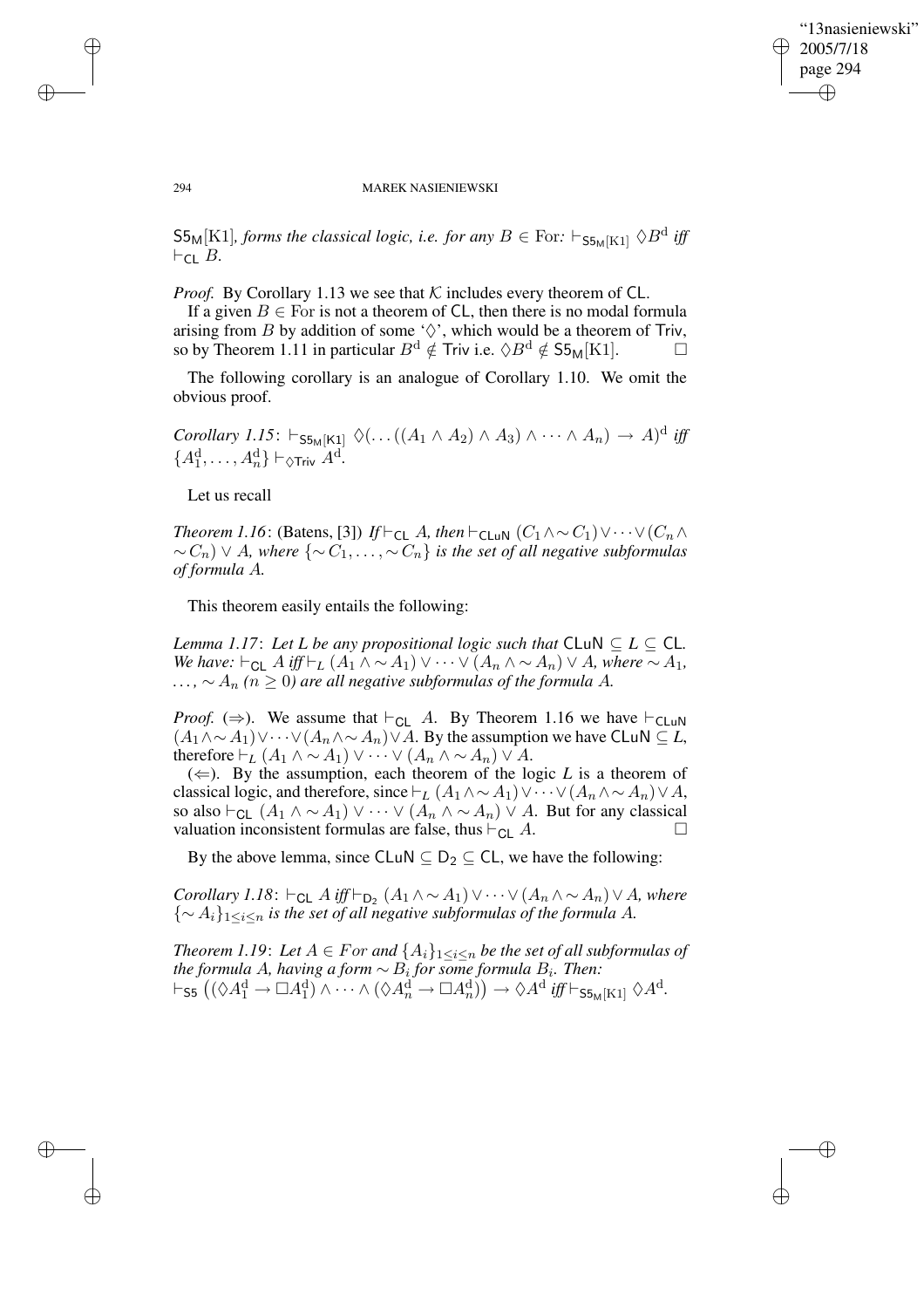AN ADAPTIVE LOGIC BASED ON JAŚKOWSKI'S LOGIC  $D_2$  295

✐

✐

✐

✐

*Proof.* ( $\Rightarrow$ ) We assume that  $\vdash$  55  $((\Diamond A_1^d \to \Box A_1^d) \land \cdots \land (\Diamond A_n^d \to \Box A_n^d)) \to$  $\Diamond A^{\mathrm{d}}$ . Using the fact that for any  $1 \leq i \leq n$ :  $\vdash$   $\varsigma$ <sub>5</sub>  $(\Diamond A^{\mathrm{d}}_i \to \Box A^{\mathrm{d}}_i) \to$  $(\Diamond A_i^d \rightarrow \Box A_i^d)$ , and the usual reductions of modalities for S5 we have:  $\forall A_i \rightarrow \Box A_i$ , and the usual reductions of modalities for 55 we have.<br>  $\vdash_{\mathsf{S5}} \Box \Diamond (\Diamond A_i^d \to \Box A_i^d) \to (\Diamond A_i^d \to \Box A_i^d)$ ; by multiplying these implications we obtain:  $\vdash_{\mathsf{S5}} \Box \big( \Diamond (\Diamond A_1^d \to \Box A_1^d) \land \cdots \land \Diamond (\Diamond A_n^d \to \Box A_n^d) \big) \to$  $((\Diamond A_1^d \to \Box A_1^d) \land \cdots \land (\Diamond A_n^d \to \Box A_n^d)),$  while by the transitivity of the implication using the assumption we see that:  $\vdash$ <sub>55</sub>  $\Box(\Diamond (\Diamond A_1^d \rightarrow \Box A_1^d) \land$  $\cdots\wedge\Diamond(\Diamond A_n^{\rm d}\to \Box A_n^{\rm d})) \to \Diamond A^{\rm d}, \text{ so by Theorem 1.7: } \vdash_{\mathsf{S5}_\mathsf{M}} \Box \big( \Diamond (\Diamond A_1^{\rm d} \to \Box A_n^{\rm d})) \to \Diamond A_n^{\rm d}.$  $\Box A_1^d$ )  $\wedge \cdots \wedge \Diamond (\Diamond A_n^d \to \Box A_n^d) \rightarrow \Diamond A^d$ . Obviously we have:  $\vdash_{\mathsf{S5}_M[K1]}$  $\Diamond(\Diamond A_i^{\rm d} \to \Box A_i^{\rm d})$ , thus also  $\vdash_{\mathsf{S5}_M[\mathrm{K1}]}\Diamond(\Diamond A_1^{\rm d} \to \Box A_1^{\rm d}) \land \cdots \land \Diamond(\Diamond A_n^{\rm d} \to$  $\Box A_n^d$ ). Therefore by the rule (GR) and (MP) we receive  $\vdash_{\mathsf{S5}_M[K1]} \Diamond A^d$ .

( $\Leftarrow$ ). Let's assume that  $\vdash_{\mathsf{S5}_M[K1]} \Diamond A^d$ . By Lemma 1.14 we have that A is a theorem of CL. Taking into account Lemma 1.18 let us consider the set  $\{A_i\}_{1\leq i\leq n}$  of all negative subformulas of the formula A. We see that  $\vdash_{\mathsf{D}_2}(A_1 \wedge \sim A_1) \vee \cdots \vee (A_n \wedge \sim A_n) \vee A$ . On the basis of the definition of the logic D<sub>2</sub> it means that  $\vdash$  55  $\Diamond ((A_1^d \land \Diamond \sim A_1^d) \lor \dots \lor (A_n^d \land \Diamond \sim A_n^d) \lor A^d)$ . By the laws of distributivity of ' $\Diamond'$ ' with respect to ' $\lor'$  and ' $\land'$ ' we have:  $\vdash$  55  $\left( (\Diamond A_1^d \land \Diamond \sim A_1^d) \lor \cdots \lor (\Diamond A_n^d \land \Diamond \sim A_n^d) \right) \lor \Diamond A^d$ , and by de Morgan's law using CL we have:  $\vdash_{\mathsf{S5}} ((\Diamond A_1^d \to \Box A_1^d) \land \cdots \land (\Diamond A_n^d \to \Box A_n^d)) \to$  $\Diamond A^{\mathrm{d}}.$ . В последните поставите на селото на селото на селото на селото на селото на селото на селото на селото на се<br>Селото на селото на селото на селото на селото на селото на селото на селото на селото на селото на селото на

### 2. *A formulation of an adaptive logic over* D<sup>2</sup>

We introduce in a formal way an adaptive logic on the basis of Jaskowski's logic. We will use the following definition by Joke Meheus [18]:

*Definition* 2.1: Let  $\{A_i\}_{1 \leq i \leq n}$  be a set of propositional variables. A formula  $(\Diamond A_1 \land \Diamond \sim A_1) \lor \cdots \lor (\Diamond A_n \land \Diamond \sim A_n)$  S5-provable on the basis of the set of premises X is called *a minimally contingent* S5*-consequence of the set*  $X^{17}$  iff no formula of the form  $(\Diamond A_{i_1} \land \Diamond \sim A_{i_1}) \lor \cdots \lor (\Diamond A_{i_m} \land \Diamond \sim A_{i_m}),$ for  $1 \leq i_1, \ldots, i_m \leq n$  where  $m < n$ , is S5-provable on the basis of the set  $X<sub>l</sub>$ 

We prove an obvious, but useful lemma:

*"13nasieniewski"*

*2005/7/18 page 295*

✐

✐

✐

<sup>17</sup> Analogously we can define *a minimally contingent semantical* S5*-consequence of a given set* X. Of course both notions are equivalent.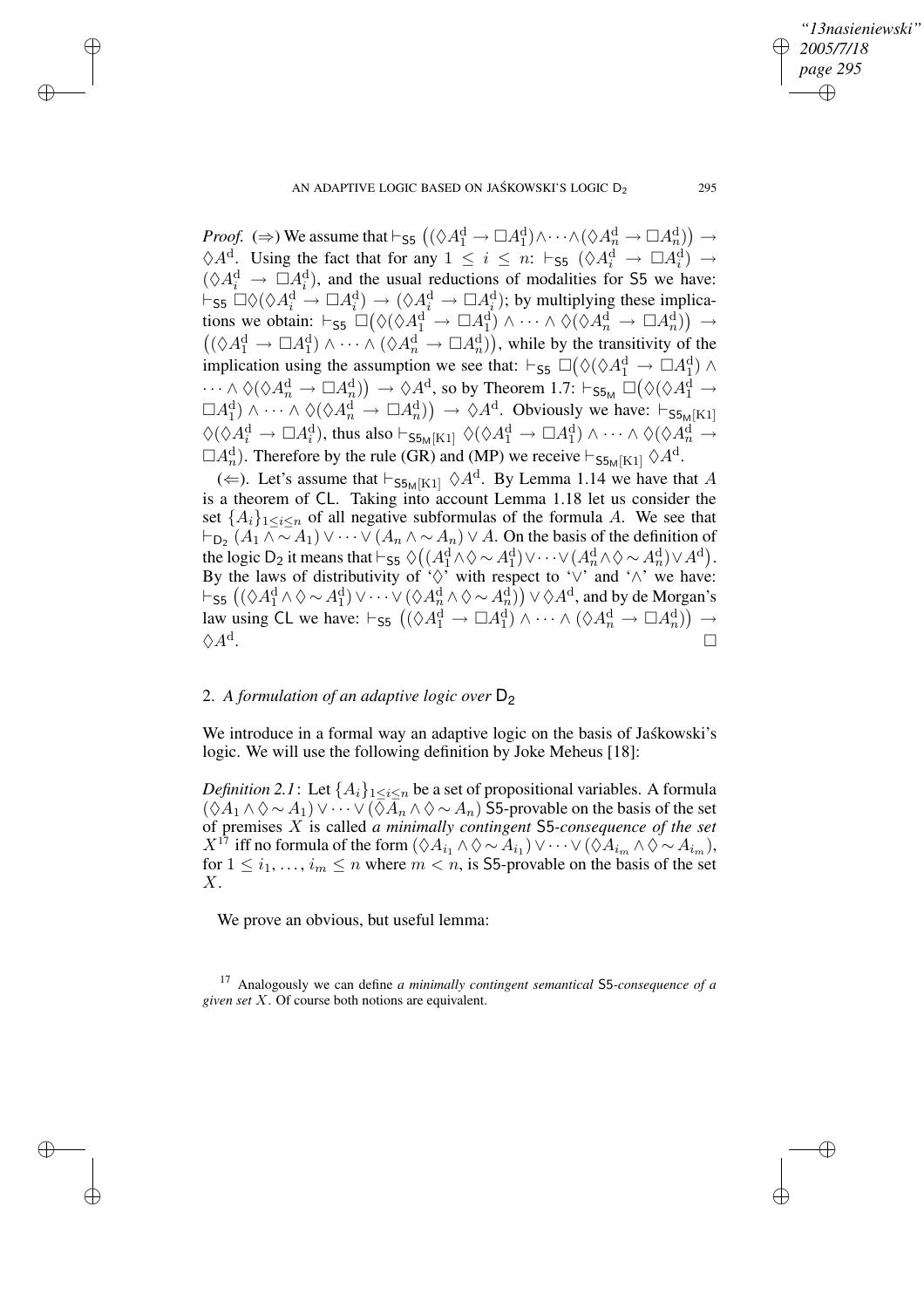✐

#### 296 MAREK NASIENIEWSKI

*Lemma 2.2*: *Let* X *be an* S5*-consistent set of formulas. For any* n ≥ 1 *and any* propositional variables  $B_i$ , where  $1 \leq i \leq n$ , if the formula  $(\Diamond B_1 \land \Diamond B_2)$ ♦ ∼ B1) ∨ · · · ∨ (♦B<sup>n</sup> ∧ ♦ ∼ Bn) *is a minimally contingent* S5*-consequence of the set*  $X$ *, then for each*  $1 \leq i \leq n$  *a variable*  $B_i$  *is a subformula of some member of the set* X*.*

*Proof.* We assume that a formula  $(\Diamond B_1 \land \Diamond \sim B_1) \lor \cdots \lor (\Diamond B_n \land \Diamond \sim B_n)$ is a minimally contingent S5-consequence of the set  $X$ . We also assume for contradiction that, for example, a propositional variable  $B_1$  does not appear in any of formulas from the set  $X^{18}$ . Using the completeness theorem and the minimality condition we see that  $X \not\models_{\mathsf{S5}} (\lozenge B_2 \wedge \lozenge \sim B_2) \vee \cdots \vee (\lozenge B_n \wedge \lozenge \mathsf{S5})$  $\diamondsuit \sim B_n$ ). Thus, there is an S5-model  $\langle W, R, v \rangle$  and a world  $w \in W$  such the set X is true in w, while a formula  $(\Diamond B_2 \land \Diamond \sim B_2) \lor \cdots \lor (\Diamond B_n \land \Diamond \sim B_n)$ is false in w. We define a model  $\langle W, R, v' \rangle$ , where  $v'(B_1) = W$  and for any other propositional variable C:  $v'(C) = v(C)$ . By the standard inductive argument we can show that for any formula  $B$  in which  $B_1$  does not appear and for any  $w_1 \in W$  we have:  $w_1 \models_v B$  iff  $w_1 \models_{v'} B$ . Thus  $w \models_{v'} X$ and  $w \not\models_{v'} (\lozenge B_2 \wedge \lozenge \sim B_2) \vee \cdots \vee (\lozenge B_n \wedge \lozenge \sim B_n)$ . We also have that for any  $w_1 \in W$ :  $w_1 \not\models_{v'} (\Diamond B_1 \land \Diamond \sim B_1)$ . But in particular for the world w it means that  $w \not\models_{v'} (\Diamond B_1 \land \Diamond \sim B_1) \lor \cdots \lor (\Diamond B_n \land \Diamond \sim B_n)$ . But this means that  $X \not\models_{\mathsf{S}5} (\Diamond B_1 \land \Diamond \sim B_1) \lor \cdots \lor (\Diamond B_n \land \Diamond \sim B_n)$ . By the completeness theorem we obtain a contradiction.

*Definition* 2.3:  $X \vdash_{\mathsf{D}_2} A$  iff  $X^{\mathrm{d}} = \{B^{\mathrm{d}} : B \in X\} \vdash_{\Diamond \mathsf{S5}} A^{\mathrm{d}}.$ 

*Definition 2.4*: We say that *a formula* A *is* AD2*-provable on the basis of the set* X (notation  $X \vdash_{AD_2} A$ ) iff either

- (1)  $A \in X$  or<sup>19</sup>
- (2)  $X \vdash_{\mathsf{D}_2} A$  or
- (3) there is a CL-proof of the formula A on the basis of X, where for  $n \geq$  $1, m \geq 1$ , some set  $\{A_1, \ldots, A_n\} \subseteq X$ , and a set  $\{B_1, \ldots, B_m\}$  of propositional variables, the following holds:  $\vdash_{\mathsf{D}_2} \big((B_1 \wedge \sim B_1) \vee \cdots \vee$  $(B_m \wedge \sim B_m)) \vee ((A_1 \wedge \cdots \wedge A_n) \to A)$  and for each  $1 \leq i \leq m$ no formula of the form  $\Diamond B_i \land \Diamond \sim B_i$  is a disjunct of any minimally contingent S5-consequence of  $\Diamond X^d$ .

The above formulation is an analogue of the logic ACLuN1 and uses an equivalent formulation of its syntactic consequence relation.

<sup>18</sup> The proof for other  $B_i$  is exactly the same.

<sup>19</sup> Of course, this case can be skipped.

✐

✐

✐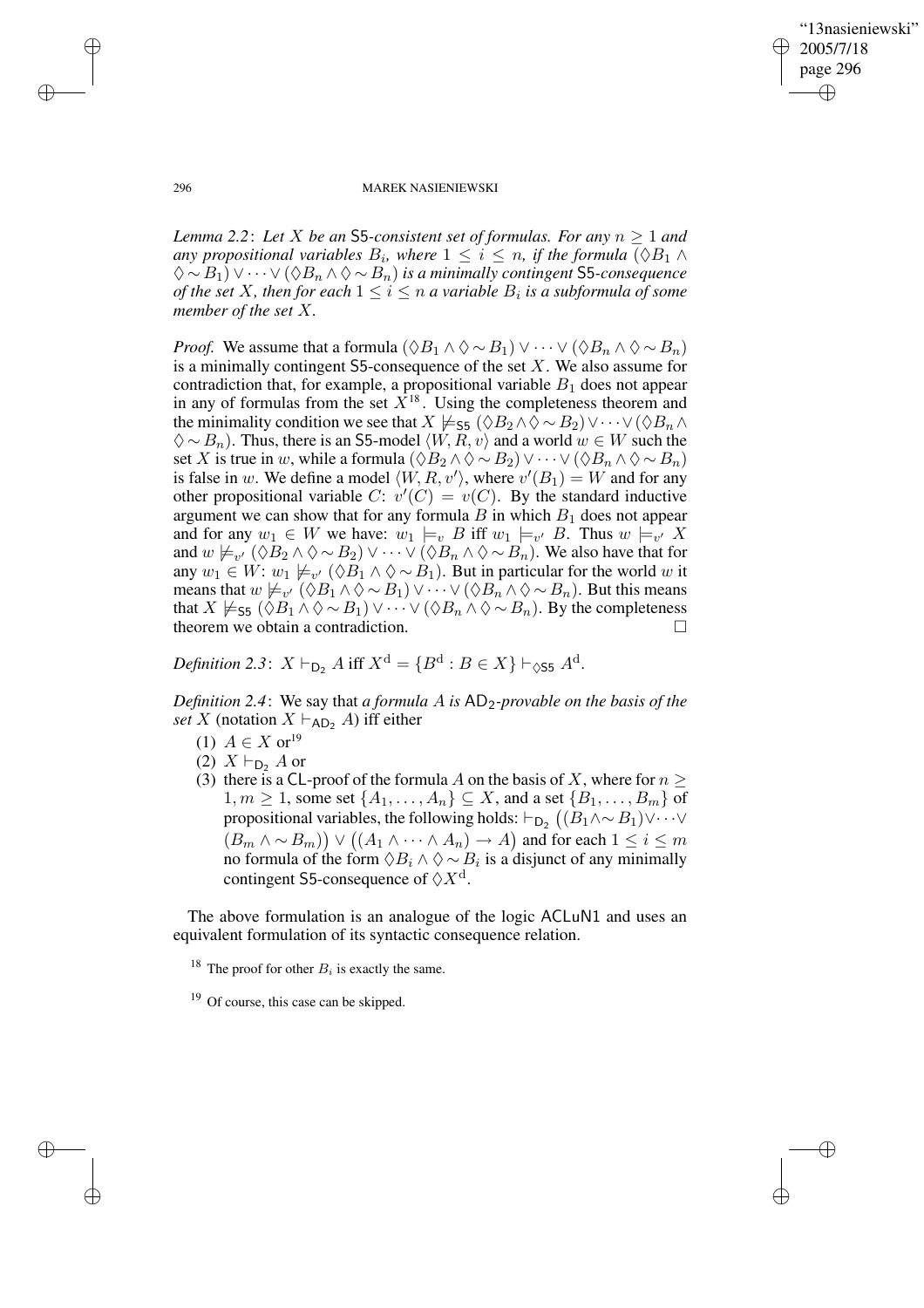Using Definition 1.1 of semantical S5-consequence we can introduce the following notion:

*Definition* 2.5: An S5-model  $M = \langle W, R, v \rangle$  is an AD<sub>2</sub>-model with respect *to the set of premises* X iff for any world  $w \in W$  and for any propositional variable A if  $w \models_v \Diamond (A \land \sim A)^d$ , then there are  $n \geq 0$  and propositional variables  $A_1, \ldots, A_n$ , such that  $\Diamond ((A \land \sim A) \lor (A_1 \land \sim A_1) \lor \cdots \lor (A_n \land$  $(\sim A_n)$ <sup>d</sup> is a minimally contingent semantical S5-consequence of the set  $\Diamond X^{\mathrm{d}}.$ 

*Definition* 2.6: We say that a formula A is an  $AD_2$ -consequence of the set X iff for any AD<sub>2</sub>-model  $M = \langle W, R, v \rangle$  with respect to the set X and any  $w \in W$ , if all formulas of the set  $\Diamond X^d$  are true in w, then  $\Diamond A^d$  is true in w, (notation  $X \models_{AD_2} A$ ).

*Theorem* 2.7: (Soundness of AD<sub>2</sub>) *If*  $X \vdash_{AD} A$ *, then*  $X \models_{AD} A$ *.* 

*Proof.* Assume that  $X \vdash_{AD_2} A$ . We show that for any AD<sub>2</sub>-model M with respect to the set X, and any world w from the set of possible worlds of M: if all formulas of the set  $\Diamond X^d$  are true in w, then the formula  $\Diamond A^d$  is also true in w. Assume that all formulas of the set  $\Diamond X^d$  are true in a given world w. We consider the following cases:

(1)  $A \in X$ , then obviously  $w \models_v \Diamond A^d$ .

✐

✐

✐

✐

- (2)  $\Diamond A^d$  is S5-provable on the basis of the set  $\Diamond X^d$ ; since the given model is in particular an S5-model of the set  $\Diamond X^d$ , thus by Theorem 1.3 we have  $w \models_v \Diamond A^d$ .
- (3) there is a CL-proof of a formula A on the basis of the set  $X$ , such that there are propositional variables  $B_i$ ,  $1 \le i \le m$  and  $C_j \in X$ ,  $1 \le j$  $j \leq k$  for which  $\vdash_{\mathsf{D}_2} \big((B_1 \wedge \sim B_1) \vee \cdots \vee (B_m \wedge \sim B_m)\big) \vee (C_1 \wedge \cdots \wedge C_m)$  $C_k \to A$ ), where for  $1 \leq i \leq m$  none of  $\Diamond (B_1 \land \sim B_i)^d$  is a disjunct of any minimally contingent S5-consequence of the set  $\Diamond X^d$ . By the definition of the logic D<sub>2</sub> we have that  $\vdash$  55  $\Diamond$   $((B_1 \land \Diamond \sim B_1) \lor \dots \lor$  $(B_m \wedge \Diamond \sim B_m)$   $\lor (\Diamond (C_1^d \wedge \Diamond C_1^d \wedge \cdots \wedge \Diamond C_k^d) \rightarrow A^d)$ , we have also  $\vdash$ <sub>S5</sub>  $((\Diamond B_1 \land \Diamond \sim B_1) \lor \cdots \lor (\Diamond B_m \land \Diamond \sim B_m)) \lor (\Diamond C_1^d \land \cdots \land \Diamond C_k^d \rightarrow$  $\Diamond A^d$ ). By the definition 2.5 of an AD<sub>2</sub>-model none of the formulas  $\Diamond B_i \land \Diamond \sim B_i$  is true in the world  $w$  — if it were,  $\Diamond B_i \land \Diamond \sim B_i$  would be a disjunct of a minimally contingent semantical S5-consequence of the set  $\Diamond X^d$ , contrary to the choice of  $B_i$ , by Theorem 1.3. It means that the formula  $(\lozenge C_1^d \wedge \cdots \wedge \lozenge C_k^d \rightarrow \lozenge A^d)$  is true in the world w. Since all formulas of the set  $\Diamond X^d$  are true in the world

"13nasieniewski"

2005/7/18 page 297

✐

✐

✐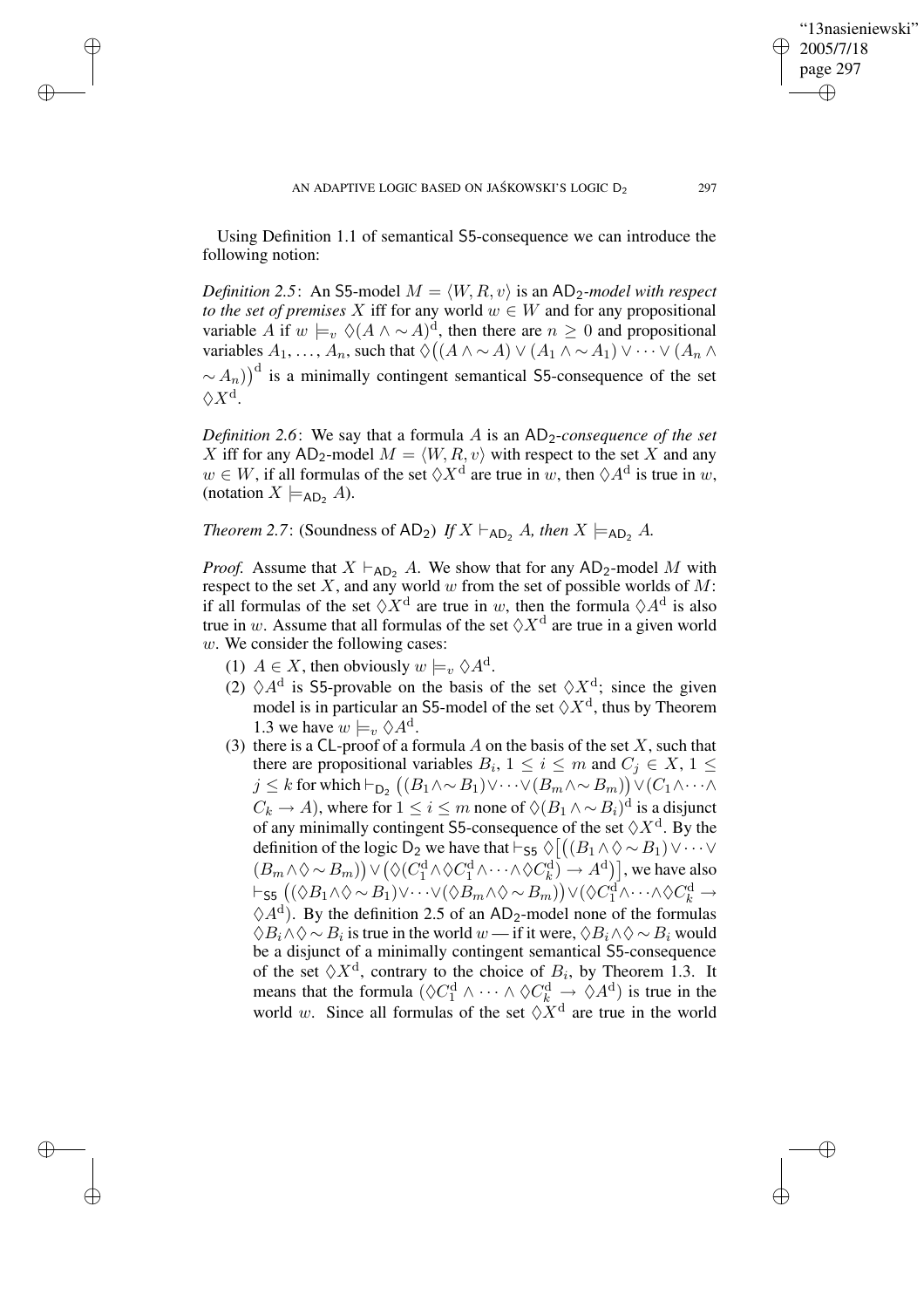✐

### 298 MAREK NASIENIEWSKI

w, therefore in particular all formulas  $\Diamond C_1^d, \dots, \Diamond C_k^d$  are true in w. Thus  $\Diamond A^{\mathrm{d}}$  is true in w as well.

 $\Box$ 

*Theorem* 2.8: (Completeness theorem) *If*  $X \models_{AD_2} A$ *, then*  $X \models_{AD_2} A$ .

*Proof.* Assume that  $X \nvdash_{AD_2} A$ . By Definition 2.4 neither of its three cases holds. In particular this means that also  $X \nvDash_{D_2} A$ . But by Definition 2.3 and the completeness theorem for S5 we obtain  $\Diamond X^{\mathrm{d}} \not\models_{\mathsf{S}5} \Diamond A^{\mathrm{d}}$ . So, there is an S5-model  $M = \langle W, R, v \rangle$  and a world  $w \in W$  such that  $w \models_v \Diamond X^d$ while  $w \not\models_v \Diamond A^d$ . We consider a set  $\{\sim(\Diamond B \land \Diamond \sim B) : B$  is a propositional variable and  $($  $\Diamond B \land \Diamond \sim B)$  is not a disjunct of any minimally contingent S5consequence of the set  $\langle X^d \rangle$ . If this set is empty, then for any propositional variable B, a formula  $(\Diamond B \land \Diamond \sim B)$  is a disjunct of some minimally contingent S5-consequence of the set  $\Diamond X^d$ . But by the completeness theorem for S5 this means that for any S5-model, the condition of Definition 2.5 is fulfilled, thus M is an AD<sub>2</sub>-model, so  $X \not\models_{AD_2} A$ .

Therefore we can assume that the set  $\{\sim(\Diamond B \land \Diamond \sim B) : B$  is a propositional variable and  $(\Diamond B \land \Diamond \sim B)$  is not a disjunct of any minimally contingent S5-consequence of the set  $\langle \rangle X^d$  is not empty. We construct AD<sub>2</sub>model M with respect to the set X, such that the set  $\Diamond X^d$  is validated in some world of M, in which the formula  $\Diamond A^d$  is falsified. Let's notice that

(\*) The set  $\Diamond X^d \cup {\Diamond B \land \Diamond \sim B}$ : B is a propositional variable and  $(\Diamond B \land \Diamond \sim B)$  is not a disjunct of any minimally contingent S5-consequence of the set  $\langle X^d \rangle \cup \{ \sim \langle A^d \rangle \}$  is S5-consistent.

Indeed, assume for contradiction that there are formulas  $A_1, \ldots, A_n \in X$ and propositional variables  $B_1, \ldots, B_m$ , such that none of  $(\Diamond B_i \land \Diamond \sim B_i)$ for  $1 \leq i \leq m$  is a disjunct of any minimally contingent S5-consequence of the set  $\Diamond X^{\mathrm{d}}$  and  $\vdash$  55  $\sim (\Diamond A_1^{\mathrm{d}} \land \cdots \land \Diamond A_n^{\mathrm{d}} \land \sim (\Diamond B_1 \land \Diamond \sim B_1) \land \cdots \land$  $\sim (\Diamond B_m \land \Diamond \sim B_m) \land \sim \Diamond A^d)$ . *Via* classical logic we have  $\vdash_{\mathsf{S5}} \Diamond A_1^d \land \Box$  $\cdots \wedge \Diamond A_n^d \to (\Diamond B_1 \wedge \Diamond \sim B_1) \vee \cdots \vee (\Diamond B_m \wedge \Diamond \sim B_m) \vee \Diamond A^d$  and  $\vdash_{\mathsf{S5}}$  $(\Diamond B_1 \land \Diamond \sim B_1) \lor \cdots \lor (\Diamond B_m \land \Diamond \sim B_m) \lor (\Diamond A_1^d \land \cdots \land \Diamond A_n^d \rightarrow \Diamond A^d),$ but by Definition 2.4 of the logic  $AD_2$  it would mean that  $X \vdash_{AD_2}^n A$ , and this would contradict the assumption. By the Lindenbaum's lemma each consistent set with respect to a given logic is included in some maximally consistent set. Let us consider the set  $W$  of all maximally S5-consistent sets containing the set  ${\sim}(\Diamond B \land \Diamond \sim B)$ : B is a propositional variable and

✐

✐

✐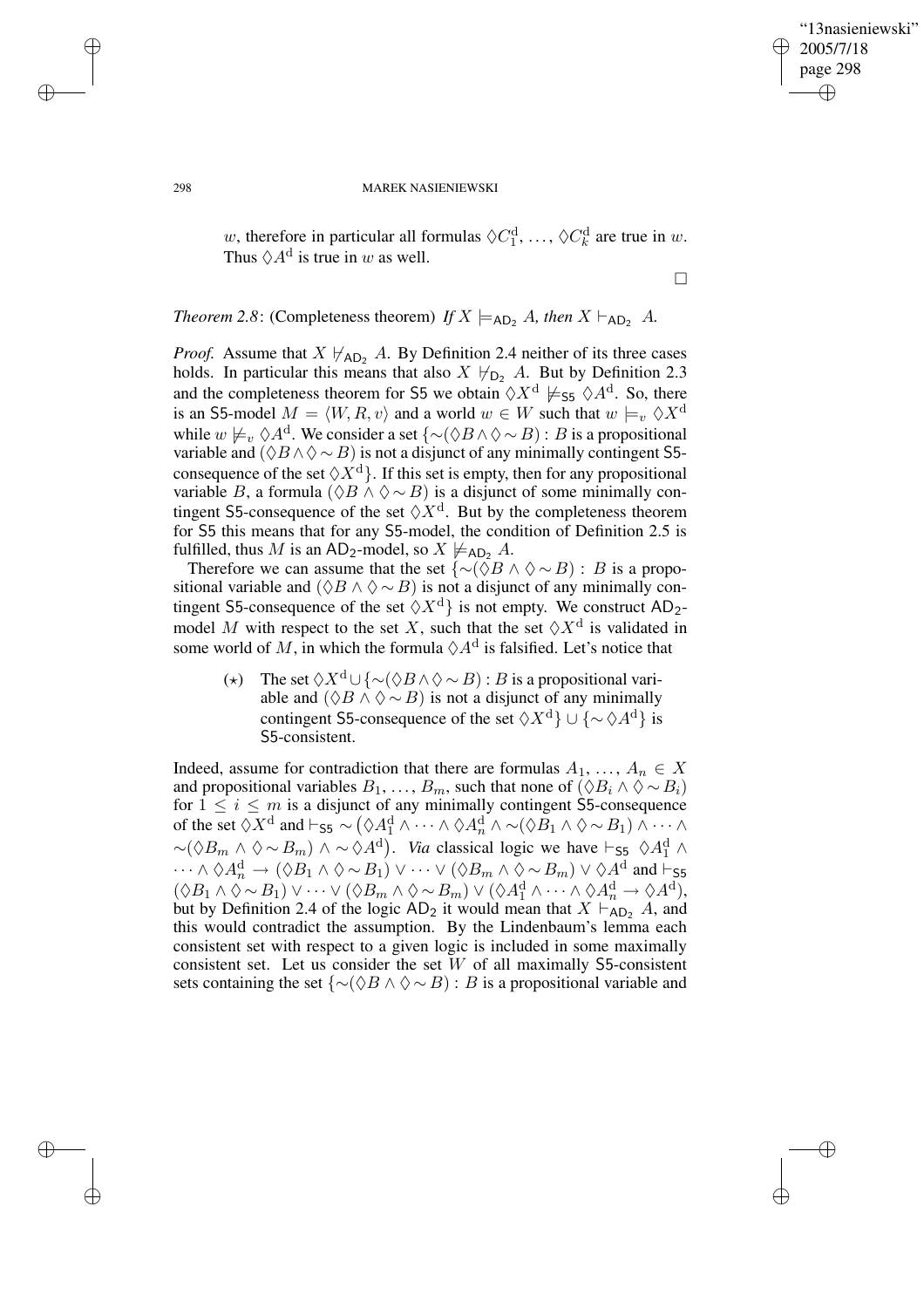✐

✐

✐

 $(\Diamond B \land \Diamond \sim B)$  is not a disjunct of any minimally contingent S5-consequence of the set  $\langle X^d \rangle$ .

We define a model  $M$ , putting  $W$  as the set of possible worlds, the accessibility relation  $R$  is defined as the accessibility relation of the canonical frame i.e. for each  $w, w' \in W$ :  $wRw'$  iff for any  $A \in \text{For}^M$  if  $\Box A \in w$ , then  $A \in w'$ .

Of course the accessibility relation  $R$  is reflexive, symmetric, and transitive (the proof is standard), so  $\langle W, R \rangle$  is an S5-frame.

A valuation function is defined, as usual, as the valuation in a canonical model i.e. for any propositional variable B and any  $w \in W$ :  $w \models_v B$  iff  $B \in \mathfrak{w}$ . By the standard inductive argument we prove that:

(†) for any formula C and any  $w \in W$ :  $w \models_v C$  iff  $C \in w$ .

Let us mention only the following case:  $w \models_v \Box C$  implies  $\Box C \in w$ . The other cases can be proved in the standard way. We assume that  $w \models_v \Box C$ and  $\Box C \notin w$ . We prove that the set  $W = \{D : \Box D \in w\} \cup \{\sim C\} \cup$  ${\sim}(\Diamond B \land \Diamond \sim B)$ : B is a propositional variable and  $(\Diamond B \land \Diamond \sim B)$  is not a disjunct of any minimally contingent S5-consequence of the set  $\langle X^d \rangle$  is S5-consistent. If it were not consistent we would have that  $\vdash_{\mathsf{S5}} \sim (D_1 \land D_2)$  $\cdots \wedge D_n \wedge \sim (\lozenge B_1 \wedge \lozenge \sim B_1) \wedge \cdots \wedge \sim (\lozenge B_m \wedge \lozenge \sim B_m) \wedge \sim C$ ), for some  $\Box D_1, \ldots, \Box D_n \in w$  and propositional variables  $B_1, \ldots, B_m$ , such that none of  $(♦B_i ∧ ♦∼B_i)$  for  $1 ≤ i ≤ m$  is a disjunct of any minimally contingent S5-consequence of the set  $\Diamond X^d$ . By the classical logic we have that  $\vdash_{\sf S5} \big(D_1 \wedge \cdots \wedge D_n \wedge \sim (\lozenge B_1 \wedge \lozenge \sim B_1) \wedge \cdots \wedge \sim (\lozenge B_m \wedge \lozenge \sim B_m)\big) \rightarrow$ C. By monotonicity and the usual reductions of modalities for S5 we have  $\vdash_{\mathsf{S5}} (\Box D_1 \land \dots \land \Box D_n \land \sim (\Diamond B_1 \land \Diamond \sim B_1) \land \dots \land \sim (\Diamond B_m \land \Diamond \sim B_m)) \rightarrow$  $\Box C$ . But by the definition of W and the maximality of w, we have that  $\Box D_1 \wedge \cdots \wedge \Box D_n \wedge \sim (\Diamond B_1 \wedge \Diamond \sim B_1) \wedge \cdots \wedge \sim (\Diamond B_m \wedge \Diamond \sim B_m) \in w$ and also  $\Box C \in w$ . We have a contradiction. Thus, W is S5-consistent and there is  $w_1 \in W$  such, that  $W \subseteq w_1$  and  $wRw_1$ . Of course  $w_1 \models_v C$ , since  $w \models_v \Box C$ . By the induction hypothesis for  $w_1$ , we have that  $C \in w_1$ , but  $\sim C \in \mathcal{W} \subseteq w_1$ , which is a contradiction since  $w_1$  is consistent.

We prove that the defined model is an  $AD_2$ -model with respect to the set of premises  $\Diamond X^d$ . Let's assume that for some propositional variable B, the formula  $\Diamond (B \land \Diamond \sim B)$  is true in some world w of the considered S5model. If  $\Diamond$ ( $B \land \Diamond \sim B$ ) were not a disjunct of any minimally contingent S5-consequence of the set  $\Diamond X^{\mathrm{d}}$ , then according to the construction of M the formula  $\sim \Diamond (B \land \Diamond \sim B)$  would be true in the world w, which is impossible. Thus, for each world  $w$  and for every propositional variable  $B$ , the formula  $\Diamond$ ( $B \land \Diamond B$ ), which is true in w, is a disjunct of some minimally contingent S5-consequence of the set  $\Diamond X^{\mathrm{d}}$ .

"13nasieniewski"

2005/7/18 page 299

✐

✐

✐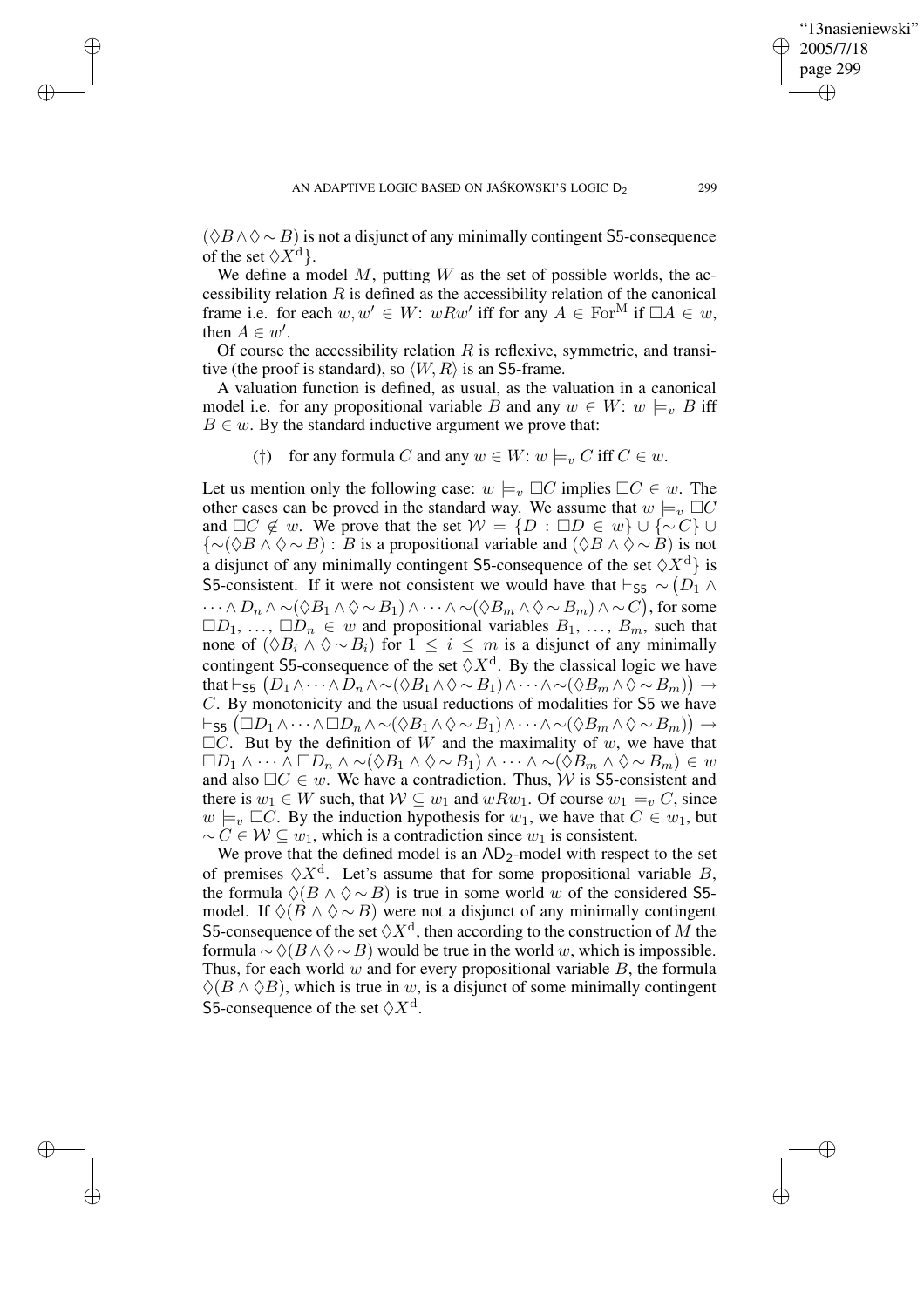$\bigoplus$ 

✐

#### 300 MAREK NASIENIEWSKI

Therefore by conditions  $(\star)$  and  $(\dagger)$ , and the definition of model M, there is a world  $\overline{w} \in W$  such that  $\overline{w} \models_{\mathsf{S5}} \Diamond X^{\mathsf{d}}$  and  $\overline{w} \not\models_{\mathsf{S5}} \Diamond A^{\mathsf{d}}$ . It means that  $X \not\models_{AD_2} A$ .

It seems that for different adaptive logics the following holds: the more mutually consistent consequences in the sense of the lower limit logic of a given adaptive logic, the bigger set of consequences in the sense of the adaptive logic. However, on the basis of Definition 2.4 and Proposition 5 of [19] we have that there are a set X and a formula A, such that  $X \not\vdash_{\mathsf{ACLuN1}} A$  and  $X \nvdash_{\mathsf{ACL} \cup \mathsf{N2}} A$  while  $X \vdash_{\mathsf{D}_2} A$ , and therefore also  $X \vdash_{\mathsf{AD}_2} A$ , i.e. treating consequences relations  $\vdash'$  as consequences operators  $\lceil Cn \rceil$  we can say that there are X, such that  $Cn_{\sf AD_2}(X) \not\subseteq Cn_{\sf ACLuN1}(X)$  and  $Cn_{\sf AD_2}(X) \not\subseteq Cn_{\sf ACLuN1}(X)$  $Cn_{\text{ACL-UV2}}(X)$ . Unfortunately the reverse inclusions — which at first sight seems to be more natural — do not hold. Let's consider the set  $X =$  ${\sim(p \vee q), \sim q \rightarrow p, \sim p, p \vee q}.$  A formula  $(p \vee q) \wedge \sim (p \vee q)$  is the minimally consistent  $CLuN$ -consequence of the set  $X$ , therefore valuations for which the formula  $(p\vee q)\wedge \sim (p\vee q)$  is the only inconsistent and valid formula are the only ACLuN1 and ACLuN2-models. So  $q \in Cn_{\text{ACLUN1}}(X)$  and  $q \in Cn_{\text{ACLUN2}}(X)$ . On the other hand  $p \wedge \sim p \in Cn_{\text{D}_2}(X)$ . A model from Figure 1 is an AD<sub>2</sub>-model with respect to the set X, such that  $w_1 \models_v \Diamond X^d$ . As one can see that  $\Diamond q$  is false in the world  $w_1$  of the considered model. Therefore  $q \notin Cn_{AD_2}(X)$ . I.e.  $Cn_{ACLuN1}$ ,  $Cn_{ACLuN2} \nsubseteq Cn_{AD_2}$ .



Figure 1. An  $AD_2$ -model with respect to the set X. For any other propositional variable  $B: v(B) = \emptyset$ .

2.1. *Examples of proofs over* AD<sup>2</sup>

*Example* 2.9: *(1)*  $\{\sim (p \wedge q), p\} \vdash_{AD_2} \sim q$ . *(2)*  $\{(p \land \sim p) \rightarrow (q \land \sim q), \sim (p \lor q), p \lor q, p \lor r\} \vdash_{AD_2} r.$ 

✐

✐

✐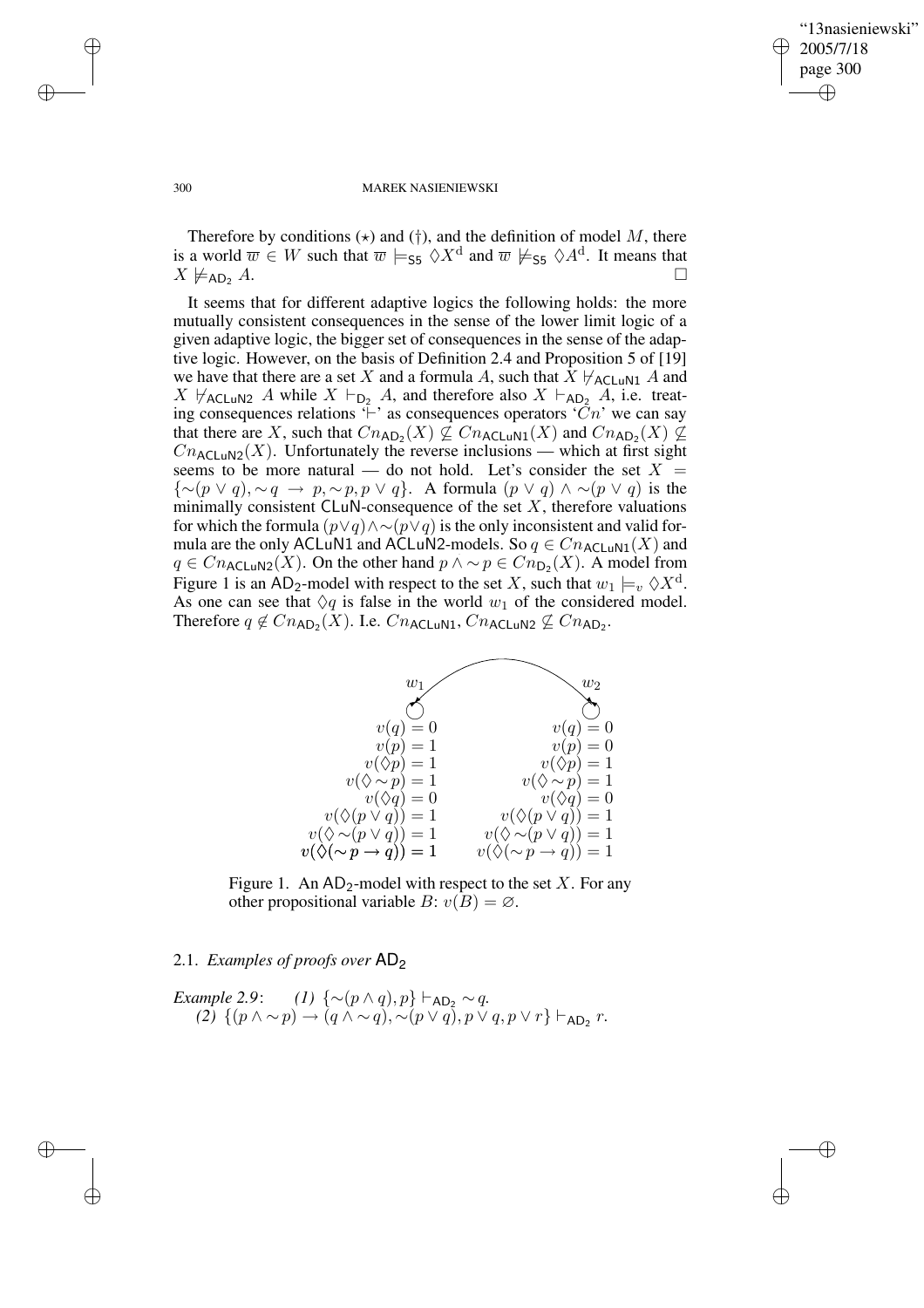✐

✐

✐

✐

✐

Below, we use S5-proofs. The reasoning presented here is adequate since if  $\{A_1, \ldots, A_n\} \vdash_{\sf S5} B \lor C$  and  $\{A_1 \ldots A_n\} \cup \{C\} \vdash_{\sf S5} D$ , then  $\vdash_{\sf S5} B \lor C$  $(A_1 \wedge \cdots \wedge A_n \rightarrow D).$ Ad 1. Let  $X = \{ \sim (p \wedge q), p \}.$ 1.  $\diamond \sim (p \land \diamond q)$  assumption<br>2.  $\diamond p$  assumption assumption 3.  $\Diamond (p \rightarrow \Diamond q)$  1., extensionality, and the negation of '→' 4.  $\Box p \rightarrow \sim \Diamond q$  3. and distributivity of ' $\Diamond$ ' with respect to '→' 5.  $(\Diamond p \to \Box p) \to ((\Box p \to \sim \Diamond q) \to (\Diamond p \to \sim \Diamond q))$  the transitivity of '→' 6.  $(\Diamond p \land \Diamond \sim p) \lor ((\Box p \to \sim \Diamond q) \to (\Diamond p \to \sim \Diamond q))$ 5., the disjunctive syllogism, the negation of ' $\rightarrow$ ', and de Morgan's law 7.  $(\Box p \to \sim \Diamond q) \to (\Diamond p \to \sim \Diamond q)$  6. and the fact that ' $(\Diamond p \land \Diamond \sim p)$ ' is not a disjunct of any minimally contingent S5-consequence of the set  $\Diamond X^d$ <br>MP, 7., and 4. 8.  $\Diamond p \rightarrow \sim \Diamond q$ 9.  $\sim \Diamond q$  MP, 2., and 8. 10.  $\Box \sim q$  9. and de Morgan's law 11.  $\lozenge \sim q$  MP, 10., and a substitution of (D)

To finish this proof one has to prove the correctness of step 7. To achieve this, it is enough to show that  $(\Diamond p \land \Diamond \sim p) \lor (\Diamond q \land \Diamond \sim q)$  does not follow from the set  $\{\Diamond \sim (p \land \Diamond q), \Diamond p\}$  over S5.

In particular, this means that also  $\Diamond p \land \Diamond \sim p$  is not an S5-consequence of the set of premises. Let's consider a model  $\langle \{w\}, \{\langle w, w\rangle\}, v\rangle$ , where  $v(q) = \emptyset$  and for any other propositional variable B:  $v(B) = \{w\}$ . Of course in the world w the set  $\{\Diamond \sim (p \land \Diamond q), \Diamond p\}$  is true but neither  $\Diamond \sim p$ nor  $\Diamond q$  is true in w. Notice that the application of our adaptive logic was essential, since  $\{\sim (p \wedge q), p\}$   $\forall_{\mathsf{D}_2} \sim q$ . To prove this observation let us consider a model  $\{\{w_1, w_2\}, \{w_1, w_2\} \times \{w_1, w_2\}, v\}$ , where  $v(p) = \{w_1\}$ and  $v(q) = \{w_1, w_2\}$ . In both worlds the set  $\{\Diamond \sim (p \land \Diamond q), \Diamond p\}$  is true, while the formula  $\diamondsuit \sim q$  is not true anywhere.

Ad 2. Let  $X = \{(p \land \sim p) \rightarrow (q \land \sim q), \sim (p \lor q), p \lor q, p \lor r\}.$ 1.  $\Diamond \sim (p \lor q)$  assumption 2.  $\Diamond(\sim p \land \sim q)$  extensionality and classical version of de Morgan's law 3.  $\diamond \sim p \land \diamond \sim q$ <br>4.  $\diamond \sim p$ <br>4.  $\diamond \sim p$ <br>3. and the law of absorption 3. and the law of absorption 5.  $\Diamond p \lor \Diamond r$  assumption<br>6.  $\Box \sim p \rightarrow \Diamond r$  5.. de Morgan's law, and the disjunctive syllogism 5., de Morgan's law, and the disjunctive syllogism 7.  $(\Diamond \sim p \rightarrow \Box \sim p) \rightarrow ((\Box \sim p \rightarrow \Diamond r) \rightarrow (\Diamond \sim p \rightarrow \Diamond r))$ the transitivity of  $\rightarrow$ ' 8.  $(\Diamond p \land \Diamond \sim p) \lor ((\Box \sim p \rightarrow \Diamond r) \rightarrow (\Diamond \sim p \rightarrow \Diamond r))$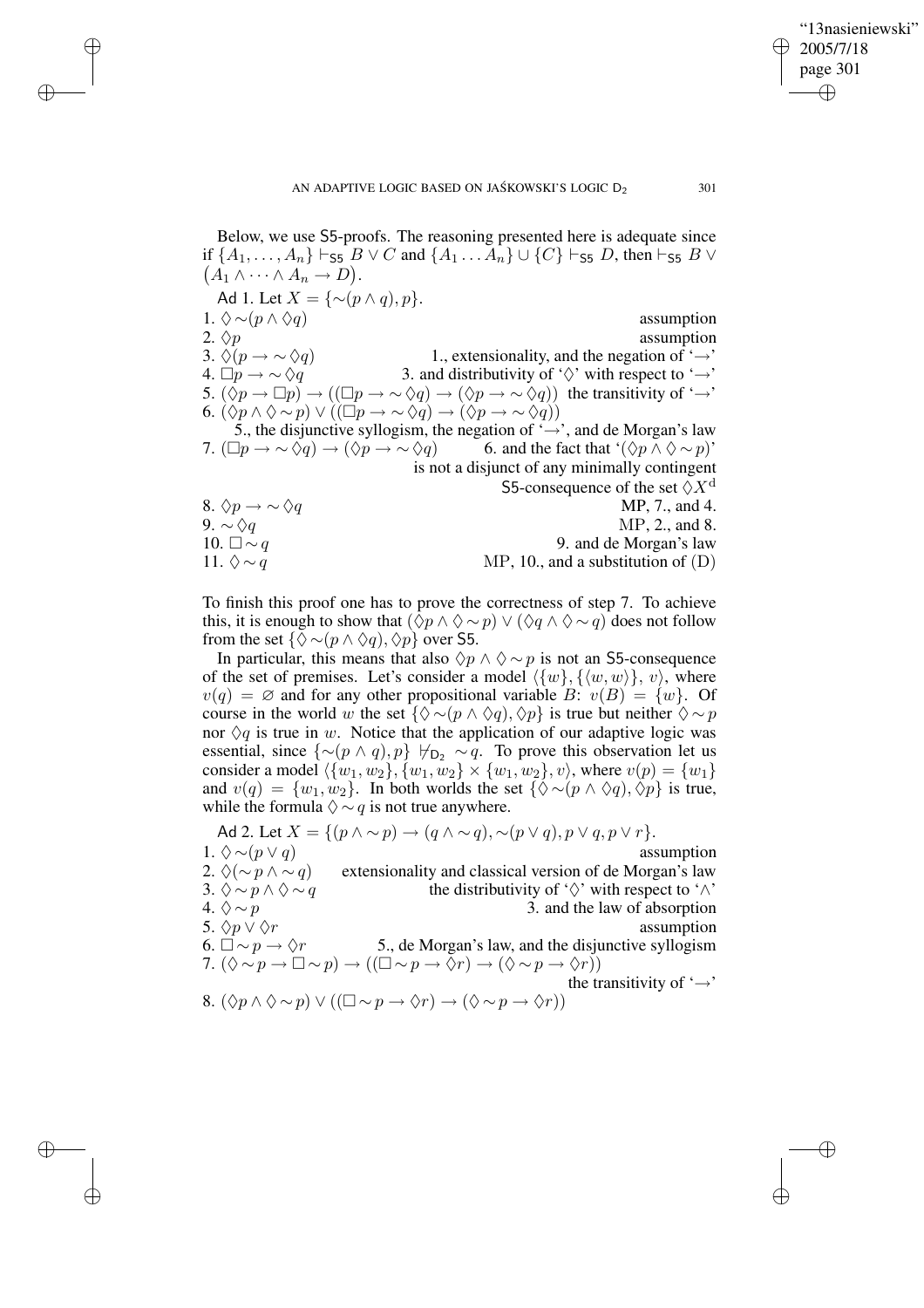✐

### 302 MAREK NASIENIEWSKI

the disjunctive syllogism, the negation of '→', and de Morgan's law<br>  $p \rightarrow \Diamond r$   $\rightarrow (\Diamond \sim p \rightarrow \Diamond r)$  8. and the fact, that  $(\Diamond p \land \Diamond \sim p)$ 9.  $(\Box \sim p \rightarrow \Diamond r) \rightarrow (\Diamond \sim p \rightarrow \Diamond r).$ is not a disjunct of any minimally contingent S5-consequence of the set  $\Diamond X^d$ 10.  $\Diamond r$  MP, 6., 4., and 9.

To finalize the proof we have to prove that  $(\Diamond p \land \Diamond \sim p)$  is not a disjunct of any minimally contingent S5-consequence of the set  $\Diamond X^d$ . By Lemma 2.2 the only contingent formulas that potentially could be 'dangerous' as disjuncts of some minimally contingent S5-consequence of the set  $\lozenge X^d$  are  $\Diamond p \land \Diamond \sim p$ ,  $\Diamond q \land \Diamond \sim q$  and  $\Diamond r \land \sim r$ . By the laws  $\Diamond \sim (p \lor q) \rightarrow \Diamond \sim p \land \Diamond \sim q$ and  $(\Diamond \sim p \land \Diamond \sim q \land (\Diamond p \lor \Diamond q)) \rightarrow (\Diamond p \land \Diamond \sim p) \lor (\Diamond q \land \Diamond \sim q)$  valid for all normal logics we have directly that  $(\Diamond p \land \Diamond \sim p) \lor (\Diamond q \land \Diamond \sim q)$  is an S5-consequence of the set  $\Diamond X^{\mathrm{d}}$ , while by the assumption  $(\Diamond p \land \Diamond \sim p) \rightarrow$  $(\Diamond q \land \Diamond \sim q)$  we have that a formula  $\Diamond q \land \Diamond \sim q$  is a minimally contingent S5-consequence of the set  $\Diamond X^d$ . To finish our reasoning we will show that  $(\Diamond p \land \Diamond \sim p) \lor (\Diamond r \land \Diamond \sim r)$  is not a consequence of the set  $\Diamond X^d$ . Let's consider a model  $\langle \{w_1, w_2\}, \{w_1, w_2\} \times \{w_1, w_2\}, v \rangle$ , where  $v(p) = \emptyset$ ,  $v(q) = \{w_1\}$ , and  $v(r) = \{w_1, w_2\}$ . The formulas p and  $\Diamond p$  are true in neither of the worlds. Thus, the formulas  $\sim p$  and  $\Diamond \sim p$  are true in both worlds. Notice, that in both worlds  $w_1$  and  $w_2$  the formulas  $\Diamond q$  and  $\Diamond \sim q$ are true. One can easily see that  ${(\Diamond p \land \Diamond \sim p) \to (\Diamond q \land \Diamond \sim q), \Diamond \sim (p \lor \Diamond \lor \Diamond \sim p)}$  $q$ ),  $\Diamond p \lor \Diamond q$ ,  $\Diamond p \lor \Diamond r$ }  $\forall s_5 (\Diamond p \land \Diamond \sim p) \lor (\Diamond r \land \Diamond \sim r)$ . Let us mention that neither  $\{(p \land \sim p) \rightarrow (q \land \sim q), \sim (p \lor q), p \lor q, p \lor r\} \vdash_{\text{ACLuN1}} r$ , nor  $\{(p \wedge \sim p) \rightarrow (q \wedge \sim q), \sim (p \vee q), p \vee q, p \vee r\} \vdash_{\mathsf{ACLuN2}} r$ . A formula  $(p \lor q) \land \sim (p \lor q)$  is the only minimally CLuN-consequence of the set  $X$ . One can also easily indicate CLuN-models of the set  $X$ , in which  $(p \vee q) \wedge \neg (p \vee q)$  is the only inconsistent valid formula, where a formula r at the same time is falsified.

### 2.2. *A comparison with the logic* D2<sup>r</sup>

Joke Meheus has written a very interesting paper in this area ([18]). The main difference, besides other minor differences, is that we use a discussive understanding of ' $\wedge$ ', ' $\rightarrow$ ' and ' $\leftrightarrow$ '.

We will use the logic  $D2^r$  presented in [18]. We have the following:

*Observation* 2.10:  $(1)$   $\vdash_{AD_2}\nsubseteq \vdash_{D2^r}$  $(2)$   $\vdash_{D2} \subseteq \vdash_{AD2}$ 

✐

✐

✐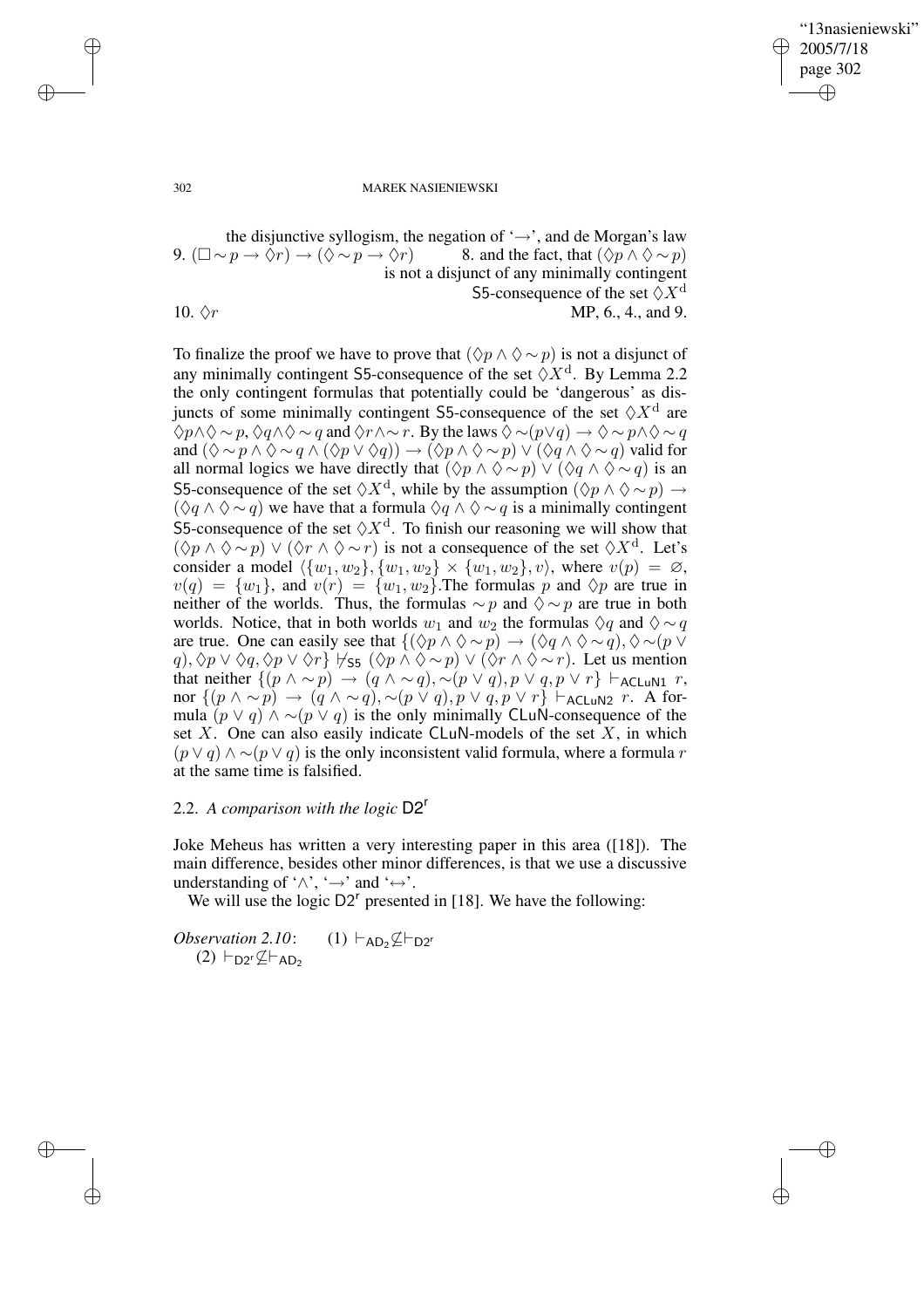✐

### Bibliography 303

✐

✐

✐

✐

*Proof.* 1. Indeed, for example  $\{\Diamond p, \Diamond \sim p, \Diamond q, \Diamond \sim q\} \vdash_{\mathsf{S5}} \Diamond p \land \Diamond q$  and so  $\{p, \sim p, q, \sim q\} \vdash_{AD_2} p \land q$ , while  $\{\Diamond p, \Diamond \sim p, \Diamond q, \Diamond \sim q\} \not\vdash_{SB} \Diamond(p \land q)$  and one can easily see that  $\{p, \sim p, q, \sim q\} \not\vdash_{D2^r} p \land q$ .

2.  $\{\Diamond q, \Diamond \sim q, \Diamond(\sim p \vee \sim q)\} \vdash_{\mathsf{S5}} \Diamond \sim (p \land q) \text{ so } \{q, \sim q, \sim p \vee \sim q\} \vdash_{\mathsf{D2^r}}$  $\sim (p \wedge q)$ , while  $\{\Diamond q, \Diamond \sim q, \Diamond (\sim p \vee \sim q)\}\notimes_{55} \Diamond \sim p \vee \Box \sim q$  and one can see that  $\{q, \sim q, \sim p \vee \sim q\}$   $\forall$ AD<sub>2</sub> ∼ $(p \wedge q)$ .

> Department of Logic and Semiotics Nicolaus Copernicus University Toruń, Poland E-mail: mnasien@uni.torun.pl

# **REFERENCES**

- [1] G. Achtelik, L. Dubikajtis, E. Dudek, and J. Konior: 'On Independence of Axioms of Jaskowski's Discussive Propositional Calculus', *Reports on Mathematical Logic* 11 (1981), 3–11.
- [2] D. Batens: 'Paraconsistent extensional propositional logics', *Logique et Analyse* 90–91 (1980), 195–234.
- [3] D. Batens: 'Dialectical dynamics within formal logics', *Logique et Analyse* 114 (1986), 161–173.
- [4] D. Batens: 'Dynamic dialectical logics', in Graham Priest, Richard Routley, and Jean Norman (eds.), *Paraconsistent Logic. Essays on the Inconsistent*, München, Philosophia Verlag, 1989, pp. 187–217.
- [5] D. Batens: 'Inconsistency-adaptive logics and the foundation of nonmonotonic logics', *Logique et Analyse* 145 (1994), 57–94.
- [6] D. Batens: 'Inconcistency-adaptive logics', in Ewa Orłowska (ed.), *Logic at Work. Essays dedicated to the memory of Helena Rasiowa*, Heidelberg, New York, Springer, 1998, pp. 445–472.
- [7] D. Batens: 'Minimally abnormal models in some adaptive logics', *Synthese* 125 (2000), 5–18.
- [8] D. Batens: 'A survey of inconsistency-adaptive logics', in Diderik Batens, Chris Mortensen, Graham Priest, and Jean Paul Van Bendegem (eds.), *Frontiers of Paraconsistent Logic*, Research Studies Press, Baldock, UK, 2000, pp. 49–73.
- [9] J.J. Błaszczuk, W. Dziobiak: 'Remarks on Perzanowski's modal system', *Bulletin of the Section of Logic* 4, No 2 (1975), 57–64.
- [10] J.J. Błaszczuk, W. Dziobiak: 'Modal logics connected with systems S4<sup>n</sup> of Sobocinski', ´ *Bulletin of the Section of Logic* 4, No 3 (1975), 103–108.
- [11] T. Furmanowski: 'Remarks on discussive propositional calculus', *Studia Logica* 34 (1975), 39–43.